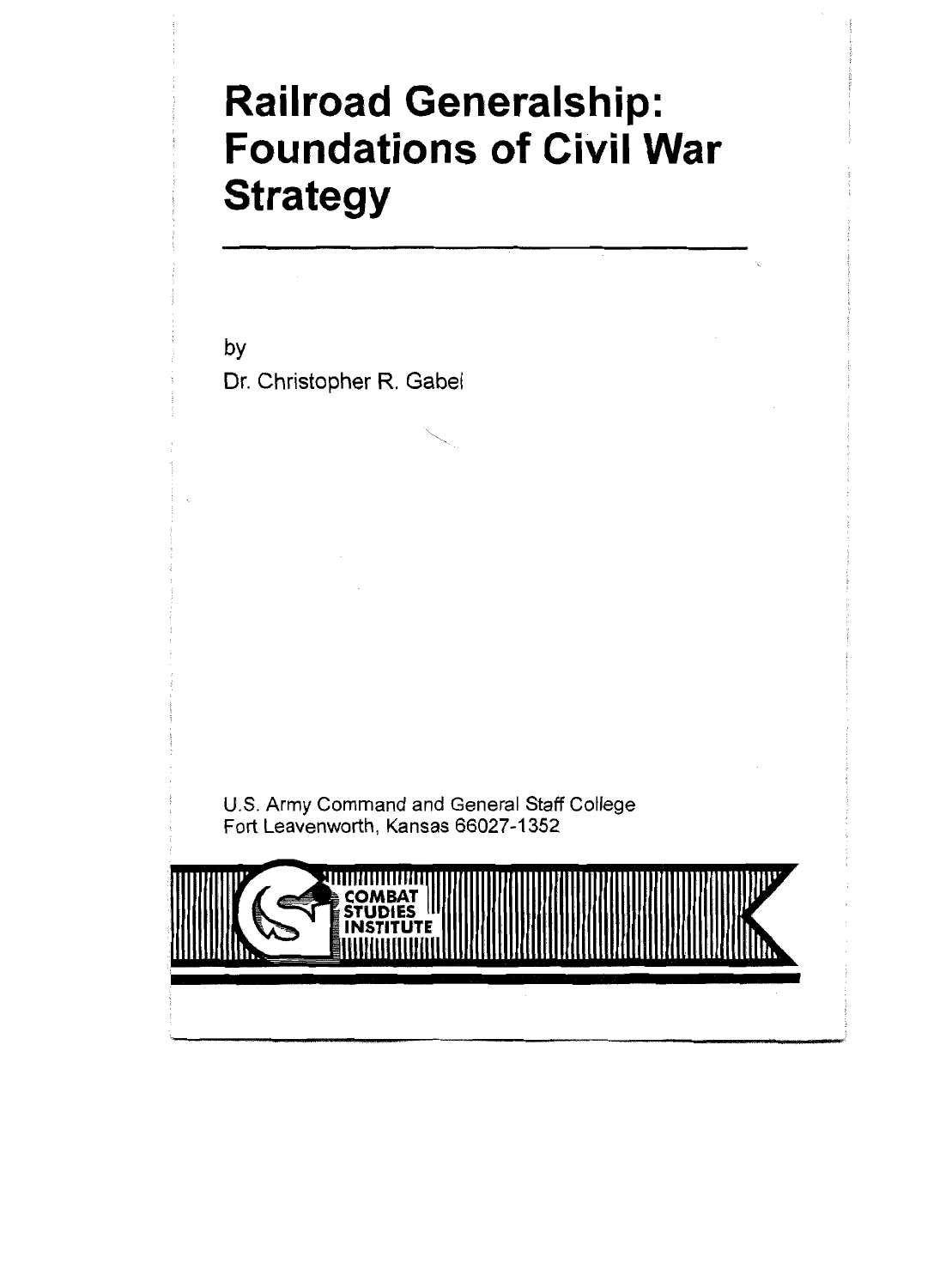### **FOREWORD**

According to an old saying, "amateurs study tactics; professionals study logistics." Any serious student of the military profession will know that logistics constantly shape military affairs and sometimes even dictate strategy and tactics. This excellent monograph by Dr. Christopher Gabel shows that the appearance of the steam-powered railroad had enormous implications for military logistics, and thus for strategy, in the American Civil War. Not surprisingly, the side that proved superior in "railroad generalship," or the utilization of the railroads for military purposes, was also the side that won the war.

*Duwelook* 

1997

JERRY D. MORELOCK Colonel, Field Artillery Director, Combat Studies Institute

CSI publications cover a variety of military history topics. The views expressed herein are those of the author and not necessarily those of the Department of the Army or the Department of Defense.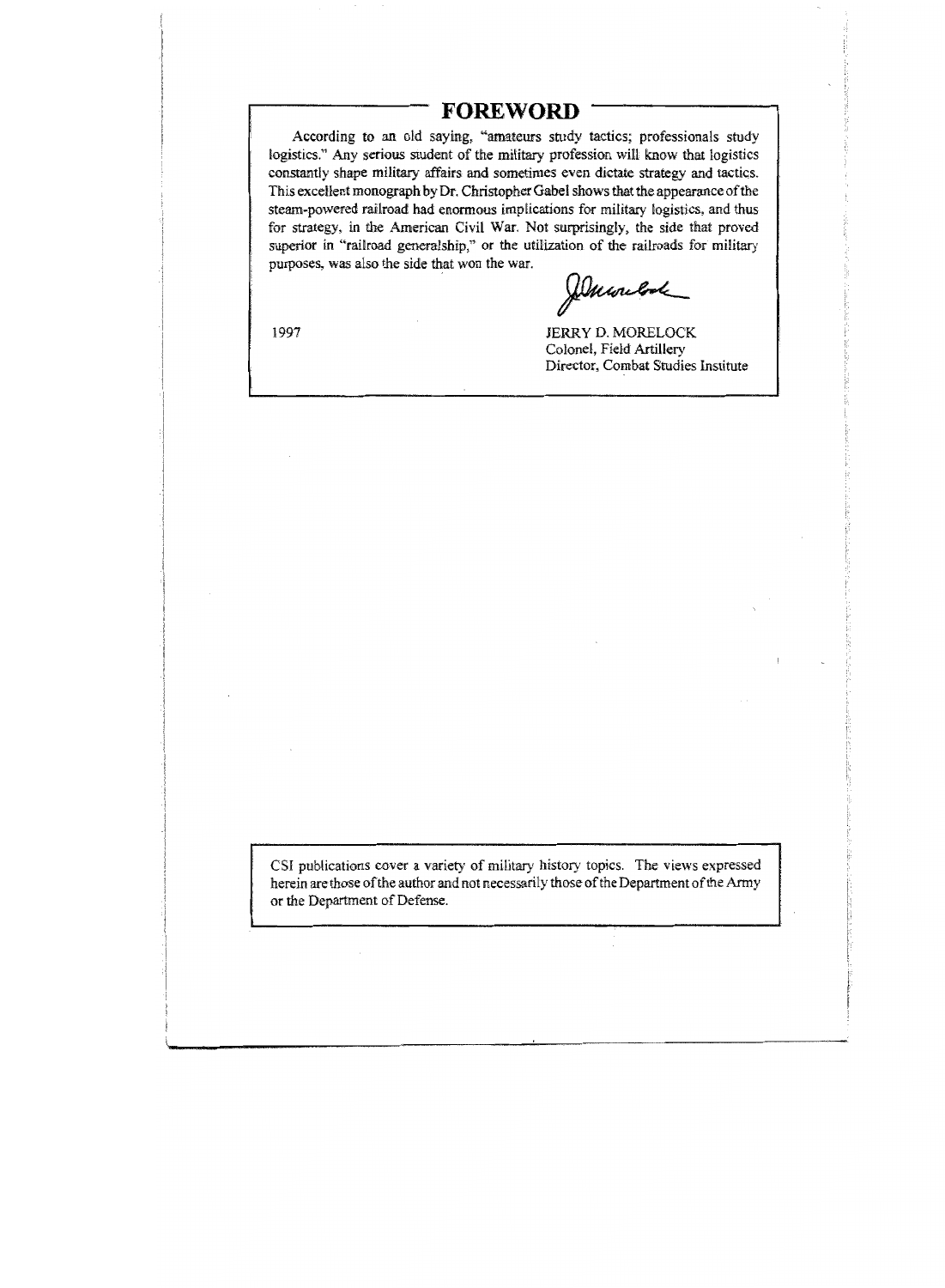#### Library of Congress Cataloging-in-Publieation Data



 $\sim$   $^{-1}$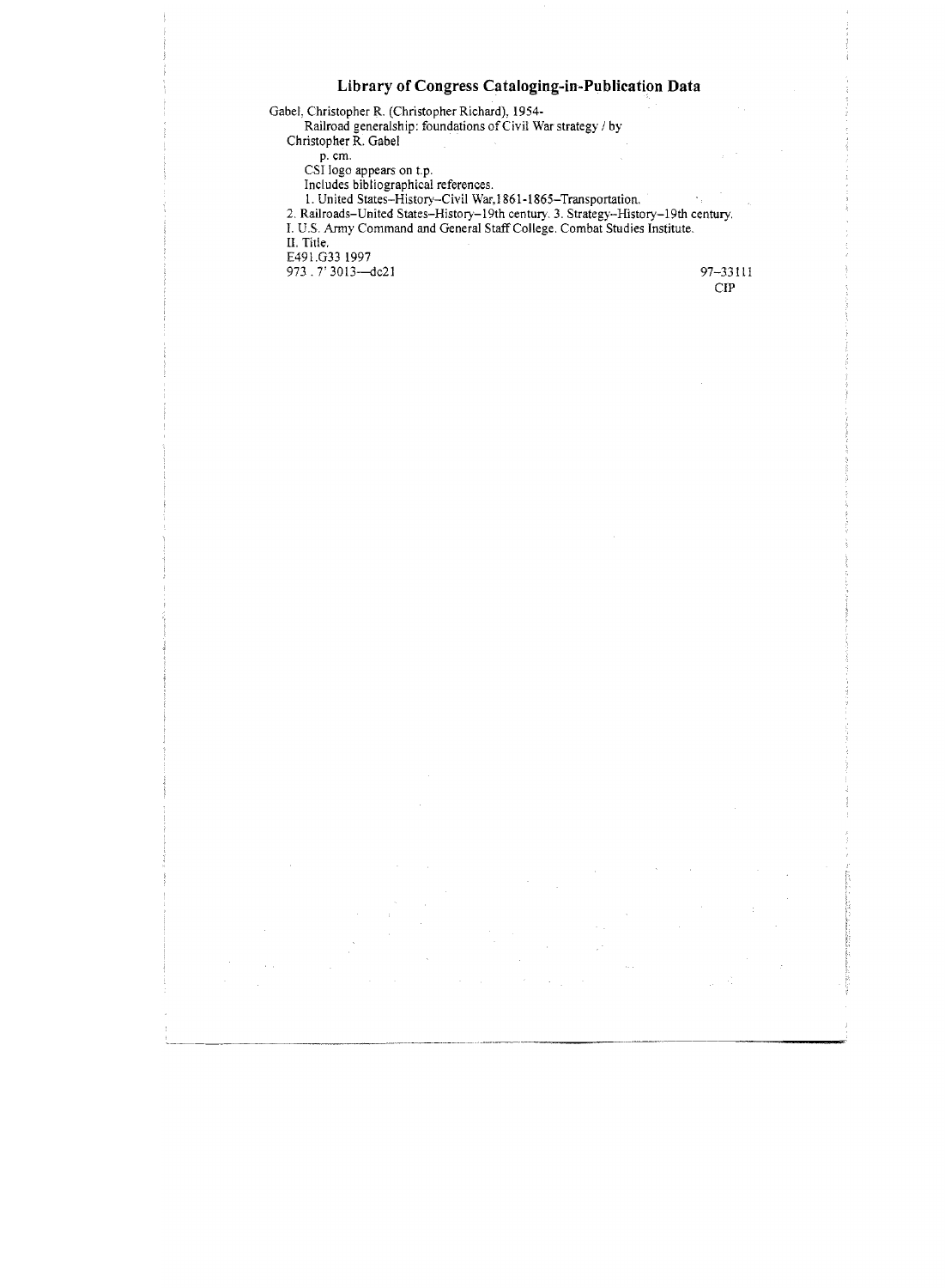### **CONTENTS**

 $\epsilon$ 

 $\,$ iii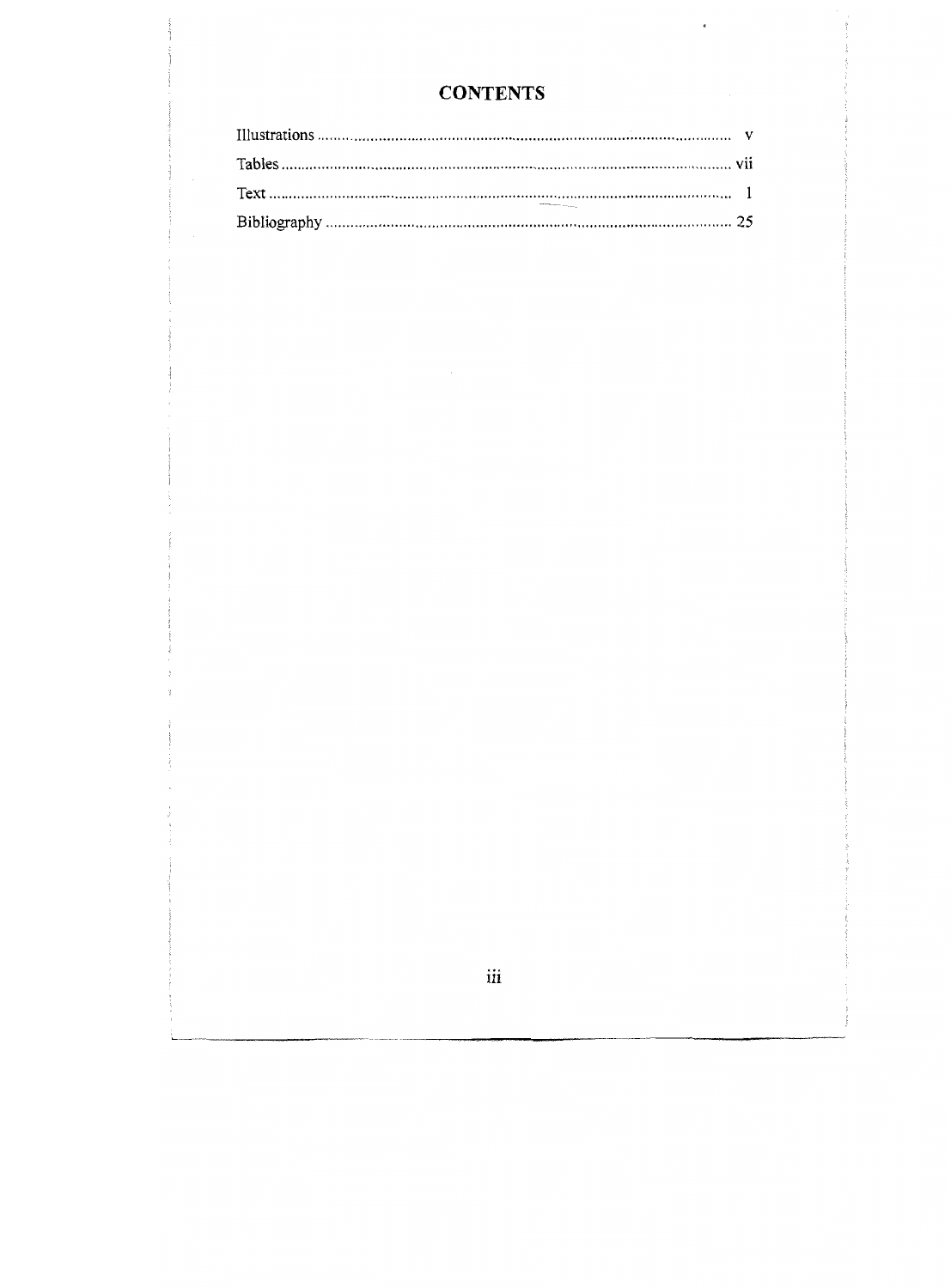## **ILLUSTRATIONS**

## Figures

## Maps

 $\overline{\mathbf{v}}$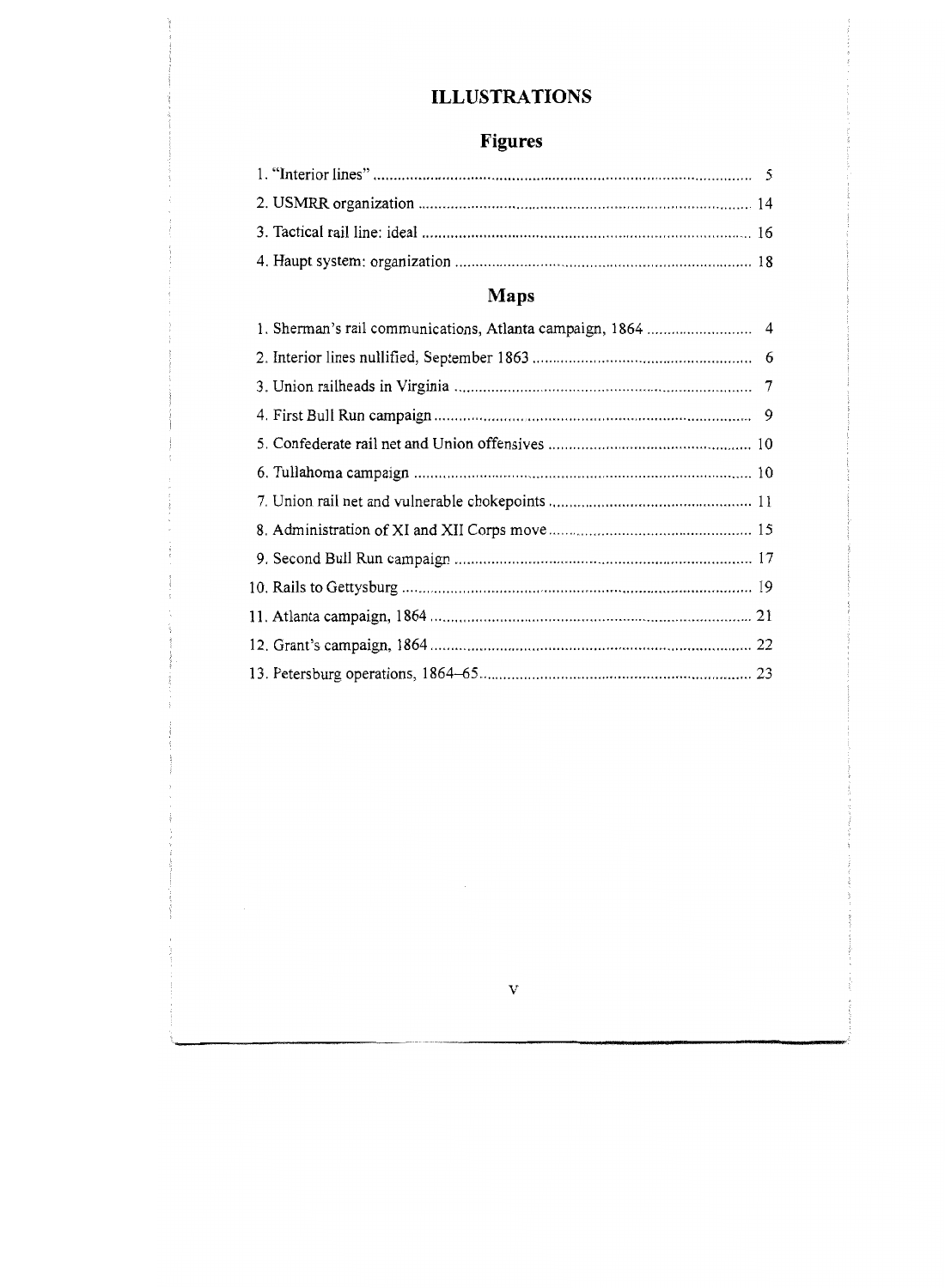## **TABLES**

vii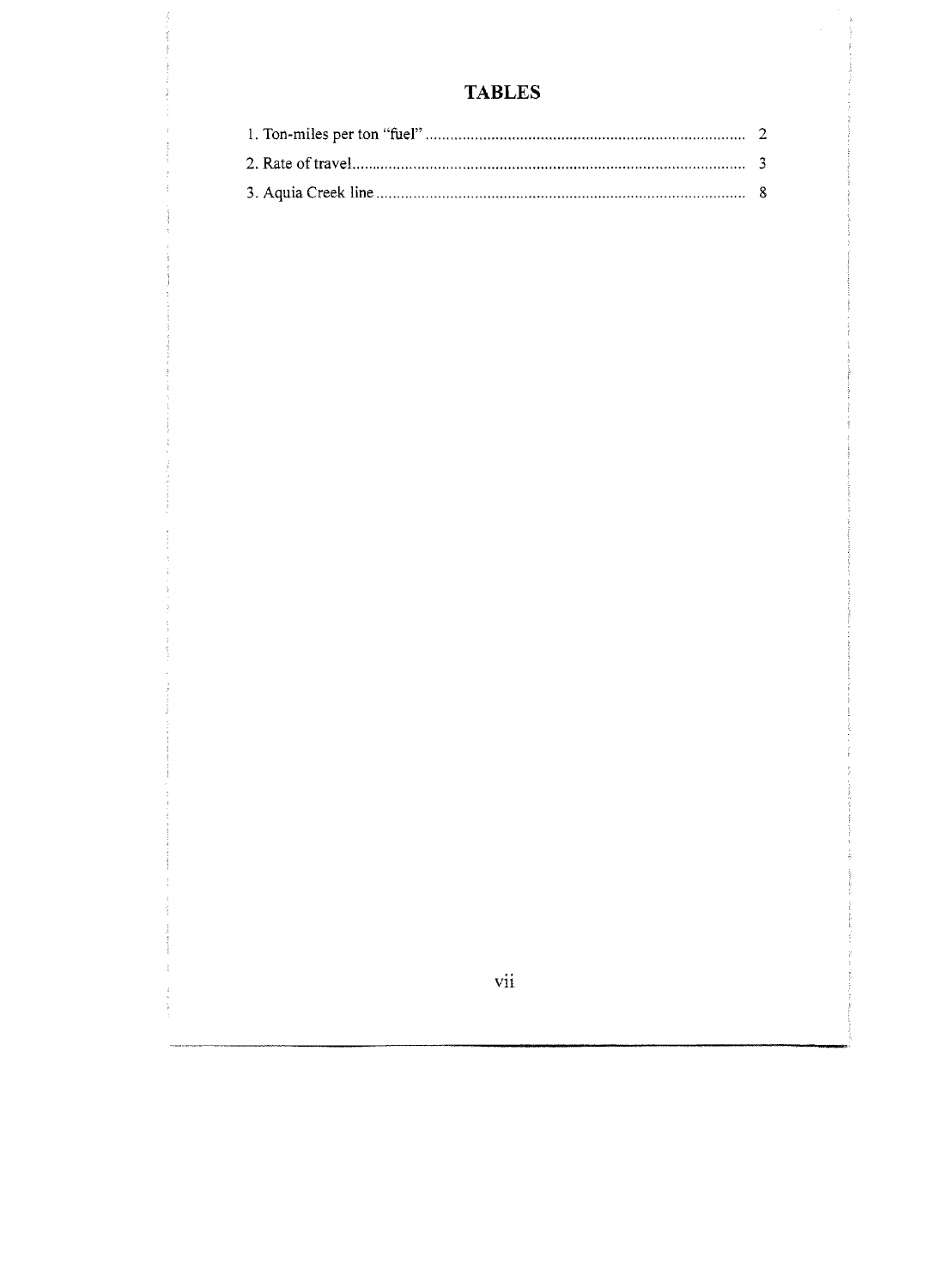Ince the dawn of history, military strategy has been dominated by the inexorable calculus of Iogistics-distance, time, transport capacity, and consumption. For thousands of years, every army that waged war relied upon the muscles of its men and animals to carry it across the countryside. It is sobering to consider that, up until 1830, every soldier that ever went into battle got there on his own feet or by the efforts of an animal. Every weapon, every round of ammunition, every pound of food eaten by an army, every tent peg, and every bandage reached the battlefield by muscle power. The only exceptions were those resources transported by water and those extracted from the countryside.

Ironically, the armies with the largest contingents of draft animals for their supply trains also faced the most difficult logistical challenges: each of the animals pulling a supply wagon had to eat too. which meant that even more wagons and animals were needed to carry food for the animals hauling supplies for the fighting troops. Naturally, one then needed animals to carry fodder for the animals carrying fodder. This pattern of diminishing returns compounded dramatically the farther an army got from its supply base. Typically, food for animals constituted more than half of an army's supply requirement. Under the best of circumstances, an army relying exclusively on muscle-power transport could carry a maximum of about ten days' worth of supplies. No wonder that armies of the preindustrial age were so often hungry, ragged, and exhausted, spending far more time scouring the countryside for food than they did fighting the enemy.

Nowhere was this more true than in North America. The New World was just too big a battleground for armies moving by muscle power. In addition to the vast distances involved, roads were generally poor, and much of the countryside was undeveloped, offering little to a foraging army. Consider the various conflicts fought in North America-colonial wars, the Revolutionary War, and the War of 1812—and one finds that often the biggest challenge in planning a campaign was just getting to the battlefield without

1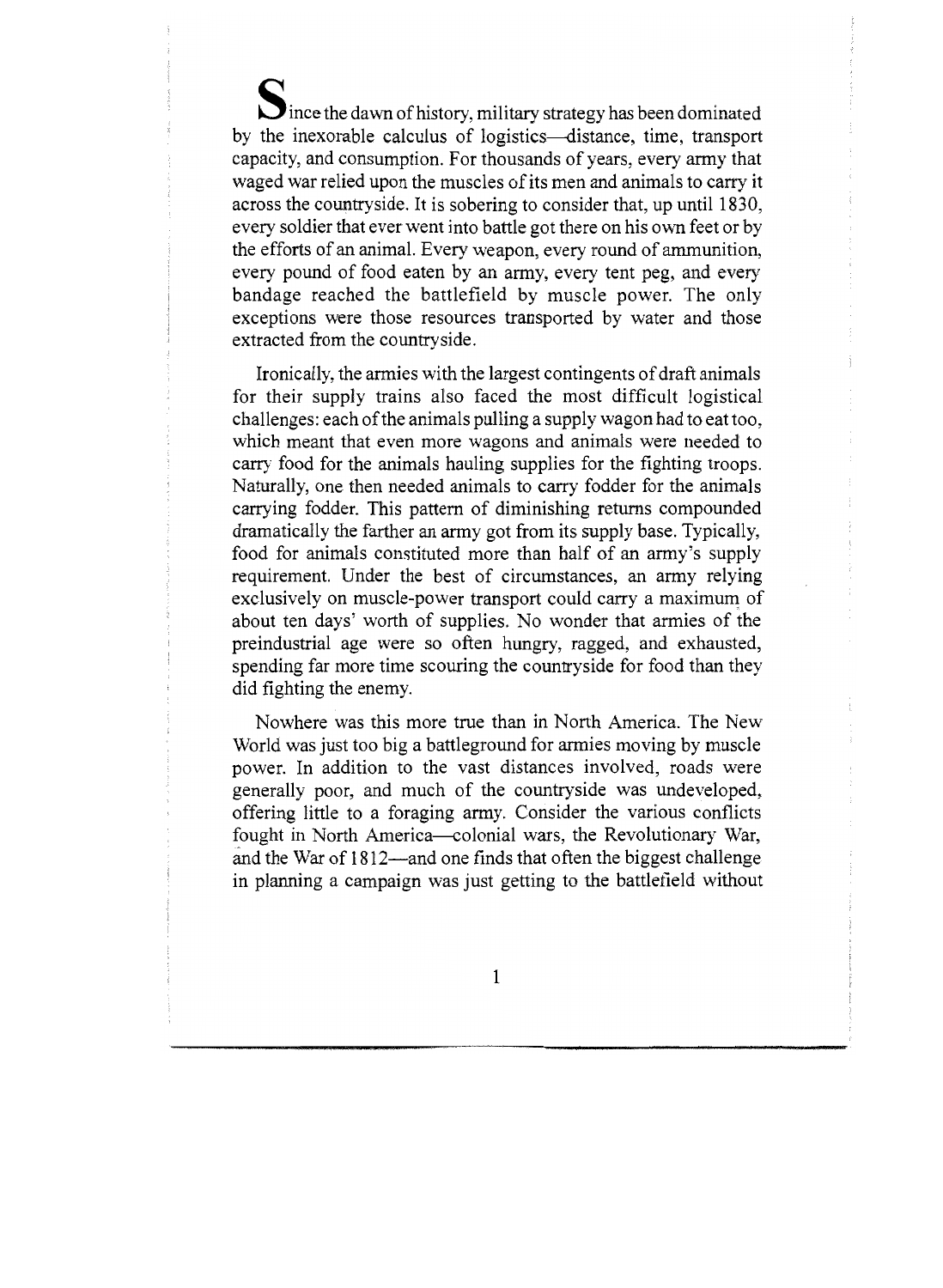

starving en route. Fighting the enemy was almost incidental. This is why, in colonial days, a log fort containing a few dozen soldiers and some barrels of wormy flour could dominate thousands of square miles of wilderness—nobody else could get there in any condition to dispute ownership.

This situation changed dramatically by 1861. There were more farms, less wilderness, and a wider variety of bad roads to choose from. Just as important was the advent of steam-powered transportation,

What exactly did steam power do for military logistics? Obviously, a railroad train could carry more tons of cargo than a mule-drawn wagon, but this alone did not confer any logistical advantage, for one could make up the difference in tonnage simply by adding more mules and wagons. The steam locomotive's advantage resided in the fact that it could haul more supplies farther on a given amount of fuel (see table 1). A team of six mules drawing a wagon carrying 1.5 tons of supplies could travel approximately 333 miles on one ton of food. Multiplying 1.5 tons by 333 miles yields 500 tonmiles of transport capacity generated by that ton of mule forage. In contrast, a Civil War-era freight locomotive could travel only thirtyfive miles or so on a ton of fuel, but its payload could be as high as 150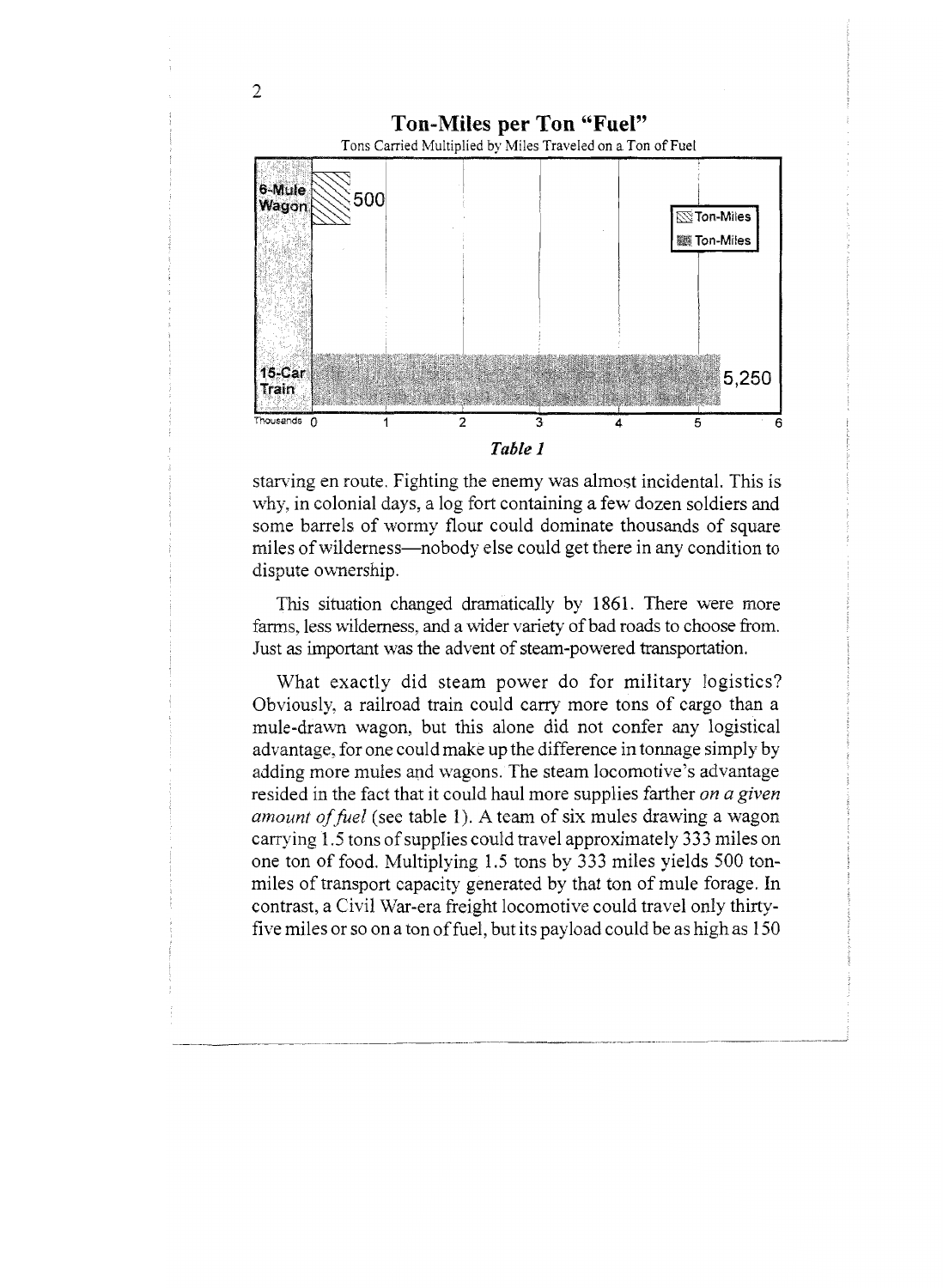

tons, yielding 5,250 ton-miles per ton of fuel consumed. (Steamboats, incidently, did even better.)

Trains, moreover, traveled about five times faster than mule-drawn wagons, which not only expedited the delivery of supplies but actually reduced the number of supply vehicles required. Faster travel meant more round trips in a given time, which meant that fewer vehicles were needed to maintain the required flow of supplies (see table 2). Faster travel also meant that cargoes, be they men or supplies, arrived at the front in better condition. Troops traveling by train rather than on foot experienced less fatigue and fewer instances of straggling and desertion, even though the freight cars used for most troop movements were anything but comfortable. Supplies hauled by rail were more likely to reach the troops in useable condition, owing both to the speed of delivery and to the shelter afforded by enclosed railroad cars.

The Civil War-era steam locomotive, although unreliable by modern standards, was still somewhat more dependable on campaign than draft animals. Nules, in particuhar, tended to operate under their own value system and could not always be relied upon to do their patriotic duty. Moreover, when not in use, the locomotive did not consume any fuel, whereas animals kept eating whether they were working or not. Finally, the manufacture of locomotives could be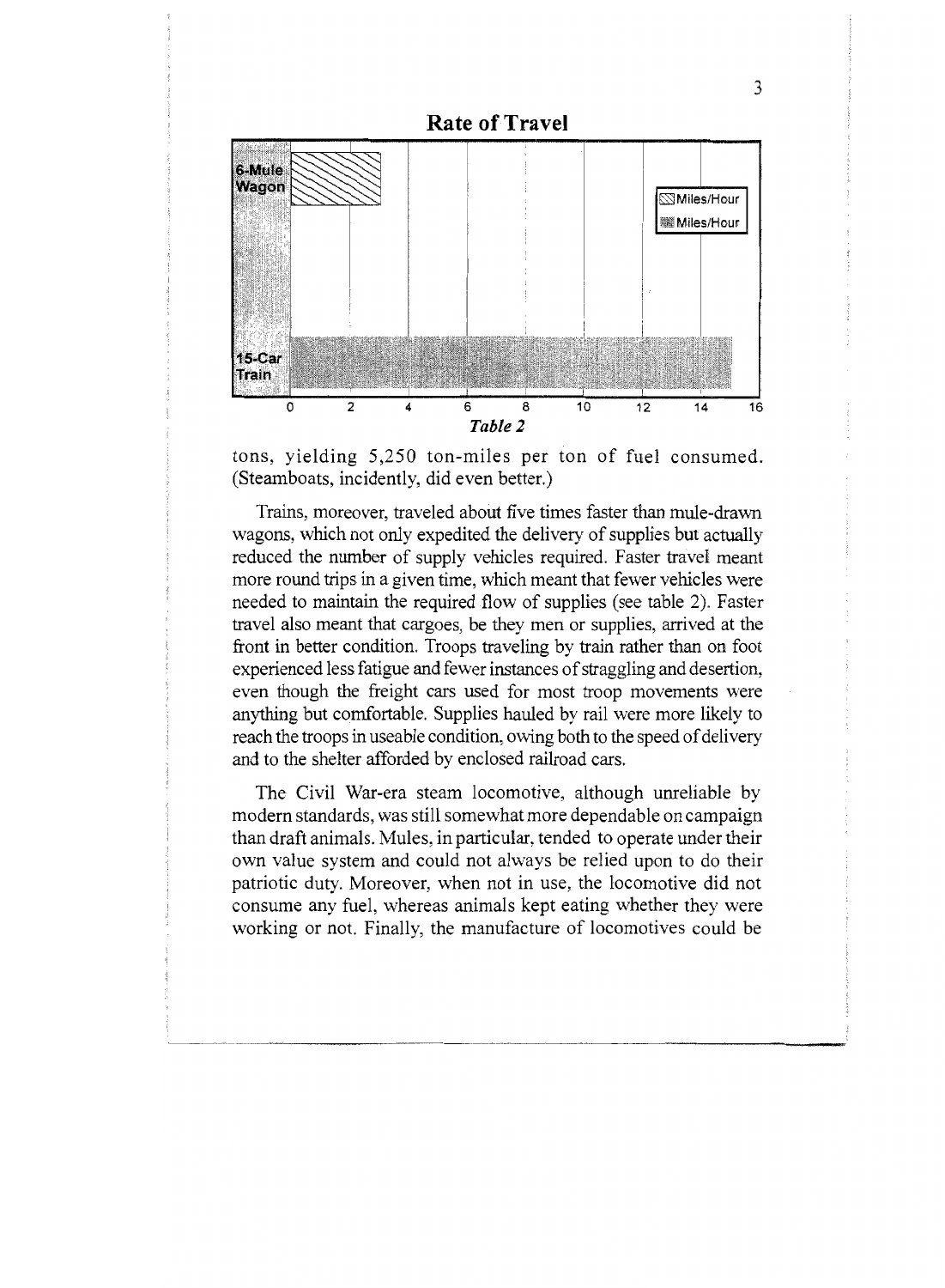# Sherman's Rail Communications, Atlanta Campaign,<br>1864 **TT** Louisville KY Nashville i TN

Chattanooga

GA

 $\Box$  Atlanta

4

 $Map$   $1$ modified and expedited to meet demand. But the mule comes in only one model, and its "manufacture" is governed by inflexible biological timetables.

 $AL$ 

In sum, the advent of the steam-powered railroad boosted logistical output by at least a factor of ten. Such a dramatic development was bound to have a major impact on strategy in the Civil War.

Most notably, the railroad increased enormously the geographical scale of military operations. An army supplied by railroad could operate effectively even when hundreds of miles from its main base of supply. Such a capability allowed the waging of war on a continental scale, enabling armies to conduct campaigns that would have been unthinkable with wagon-haul logistics. Railroads also permitted armies to become larger. In previous North American wars, armies of 30,000 taxed the limits of wagon-haul logistics and local requisition. But in 1864, Major General William T. Sherman waged an offensive campaign with an army of 100,000 men and 35,000 animals (see map 1). His supply line consisted of a singletrack railroad extending 473 miles from Atlanta to his main supply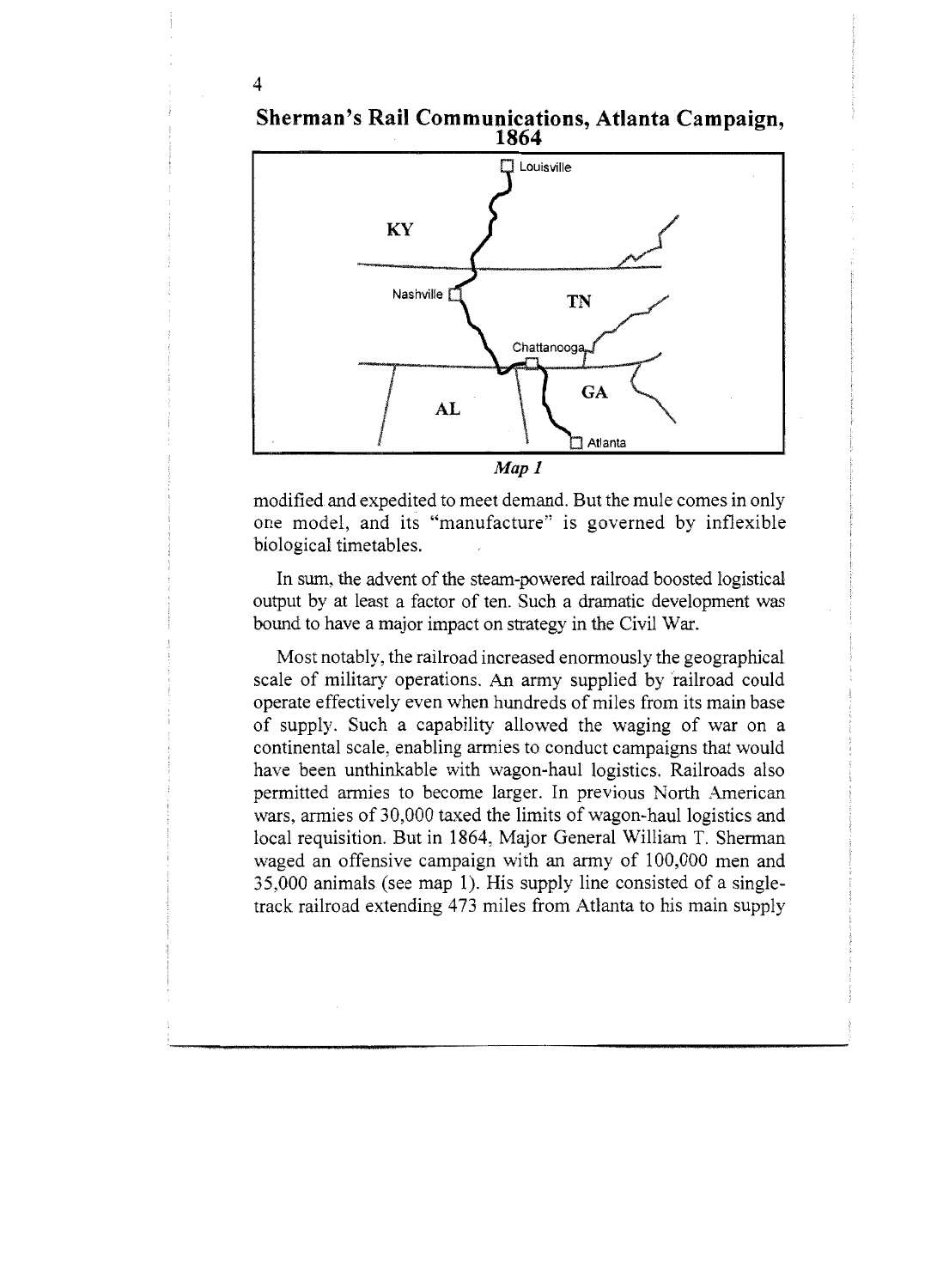base at Louisville. Sherman estimated that this rail line did the work of 36,800 wagons and 220,800 mules!

5

The railroad did more than just expand the scale of warfare. It seems also to have contributed to the prolongation of the Civil War by making it more difficult to wage decisive campaigns. One ofthe foremost techniques of Napoleonic warfare, which many Civil War generals tried to copy, involved the use of "interior lines" to mass against and annihilate the enemy's field armies one at a time. '"Interior lines" simply means that a group of cooperating armies on the inside of a curved front can mass more quickly than their opponents on the outside, because they have a shorter distance to travel (see figure 1). Railroads made such geographical dispositions less relevant. Effective use of railroads by the force on exterior lines might allow it to move as fast or faster than the force on the inside. In September 1863 Lieutenant General James Longstreet's corps of 12,000 men traveled by rail, on interior lines, from Virginia to northern Georgia where it reinforced General Braxton Bragg's Army of Tennessee at the Battle of

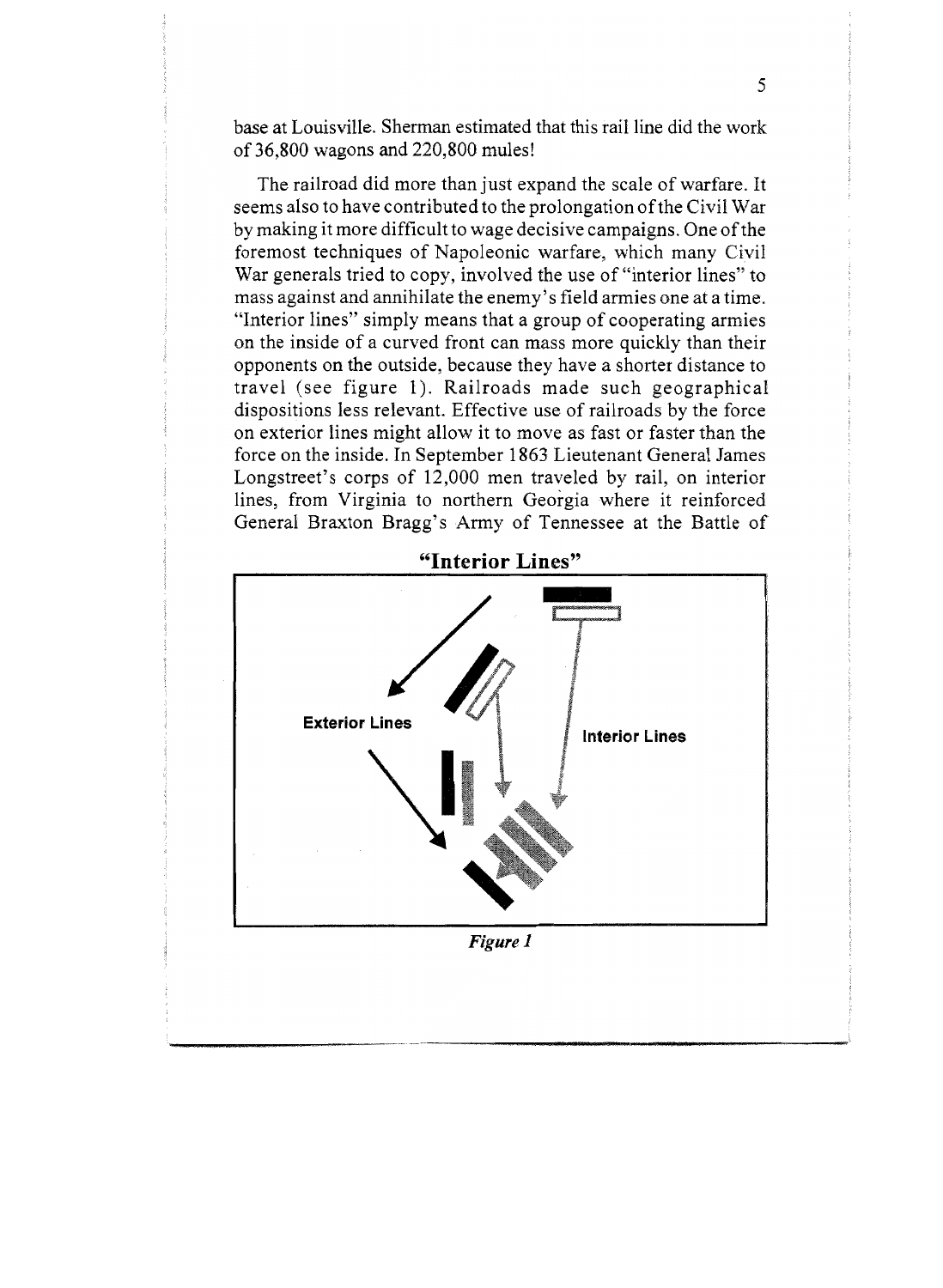

Chickamauga. Longstreet's corps traveled roughly 800 miles in about twelve days. Two weeks after the Confederate victory at Chickamauga, two Union corps (the XI and XII), totaling 25,080 men, traveled 1,200 miles from Virginia to the Chattanooga front, where they reinforced the defeated Army of the Cumberland (see map 2). This movement on exterior lines also took about twelve days, even though the distance was greater and the number of troops larger. Thus, the more efficient Union railroads demonstrated the potential to nullify Confederate interior lines.

Paradoxically, at the level of the individual field armies, railroads actually restricted maneuver. Field armies tended to bunch up around their railheads. One reason for this was the interface at the railhead of two very different modes of transportation. Up to the railhead, supplies and reinforcements traveled on the industrial-age railroad. Beyond the railhead, transportation depended upon muscle power. In other words, it was often easier to move troops and supplies hundreds of miles from the home front to the railhead than it was to move even a few miles beyond it. Like water behind a dam, armies gathered in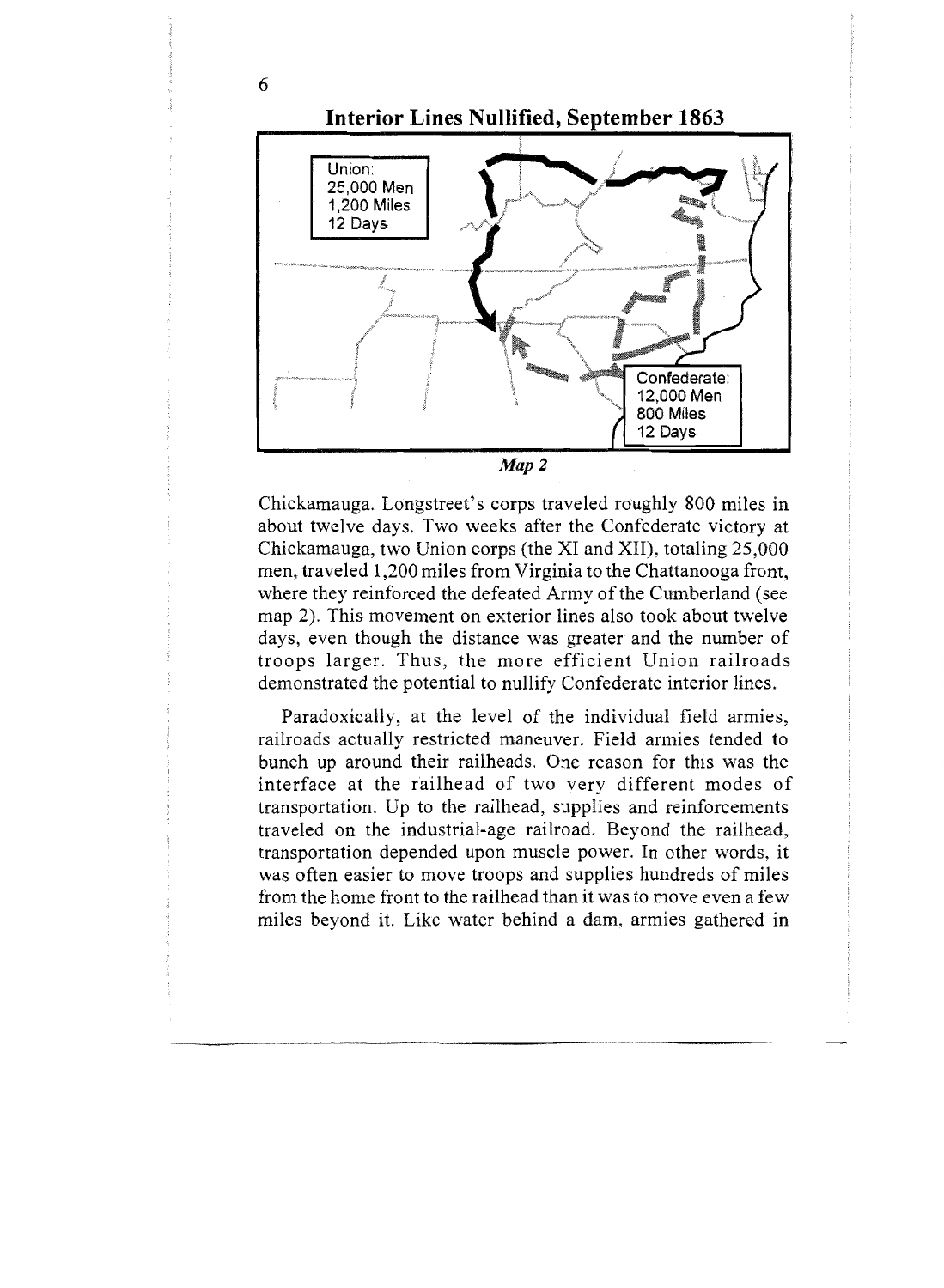

large, nearly unassailable masses around their railheads. The Union Army of the Potomac spent most of the war operating on one of two railheads—the Orange and Alexandria Railroad and the Aquia Creek section of the Richmond, Fredericksburg, and Potomac (see map 3). The Aquia Creek line was particularly noteworthy; railroad ears could run straight throu D.C. to Alexandria, where they were loaded onto barges carrying eight cars apiece. Steam-powered tugs took the barges to Aquia Creek where the cars were reassembled into trains and run to the front at Falmouth, opposite Fredericksburg. A sixteen-car train could travel from Washington to Falmouth in twelve hours. There was no transloading involved. By 1863 the Aquia Creek line averaged about 800 tons of supplies (eighty railroad cars) per day (see table 3). To advance beyond Falmouth meant that the army would have to resort to wagon-haul by 400 to 800 wagons per day. No wonder that so much of the fighting in Virginia occurred within the immediate area of Fredericksburg!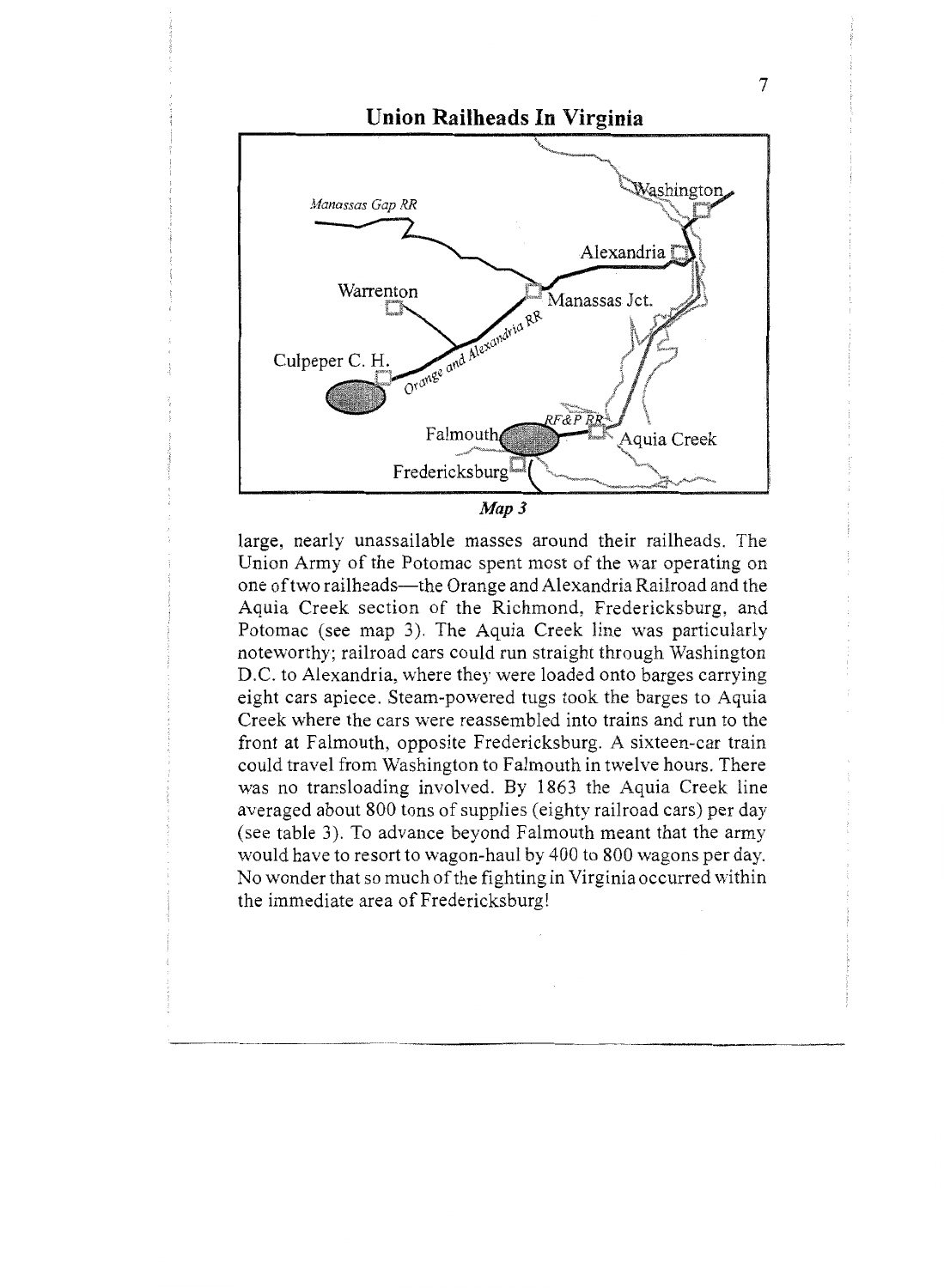

On the other side ofthe coin, such logistical equations meant that it was harder to isolate an enemy field force for a battle of annihilation. An army sitting on a railhead, when threatened with attack by an enemy relying on wagons, often could be reinforced by rail before the muscle-powered attacker could destroy it. This became apparent early in the war at the Battle of First Bull Run (see map 4). In July 1861 Brigadier General Irwin McDowell's Union army, marching overland from Alexandria, threatened to destroy Brigadier General P. G. T. Beauregard's forces at Manassas. Using the Manassas Gap Railroad, Brigadier Genera1 Joseph E. Johnston's army traveled from the Shenandoah valley in time to reinforce Beauregard and foil McDowell's offensive.

RaiIroads also tended to diminish the significance of victory or defeat in battle. When defeated, an army supplied by rail often could be reinforced before the victor, traveling on muscle power, could exploit his success. Thus tactical victories seldom led to strategic gains. In the case of First Bull Run, when McDowell's defeated army retreated to Washington, it fell back on its replenishing railhead. This

\_\_\_\_\_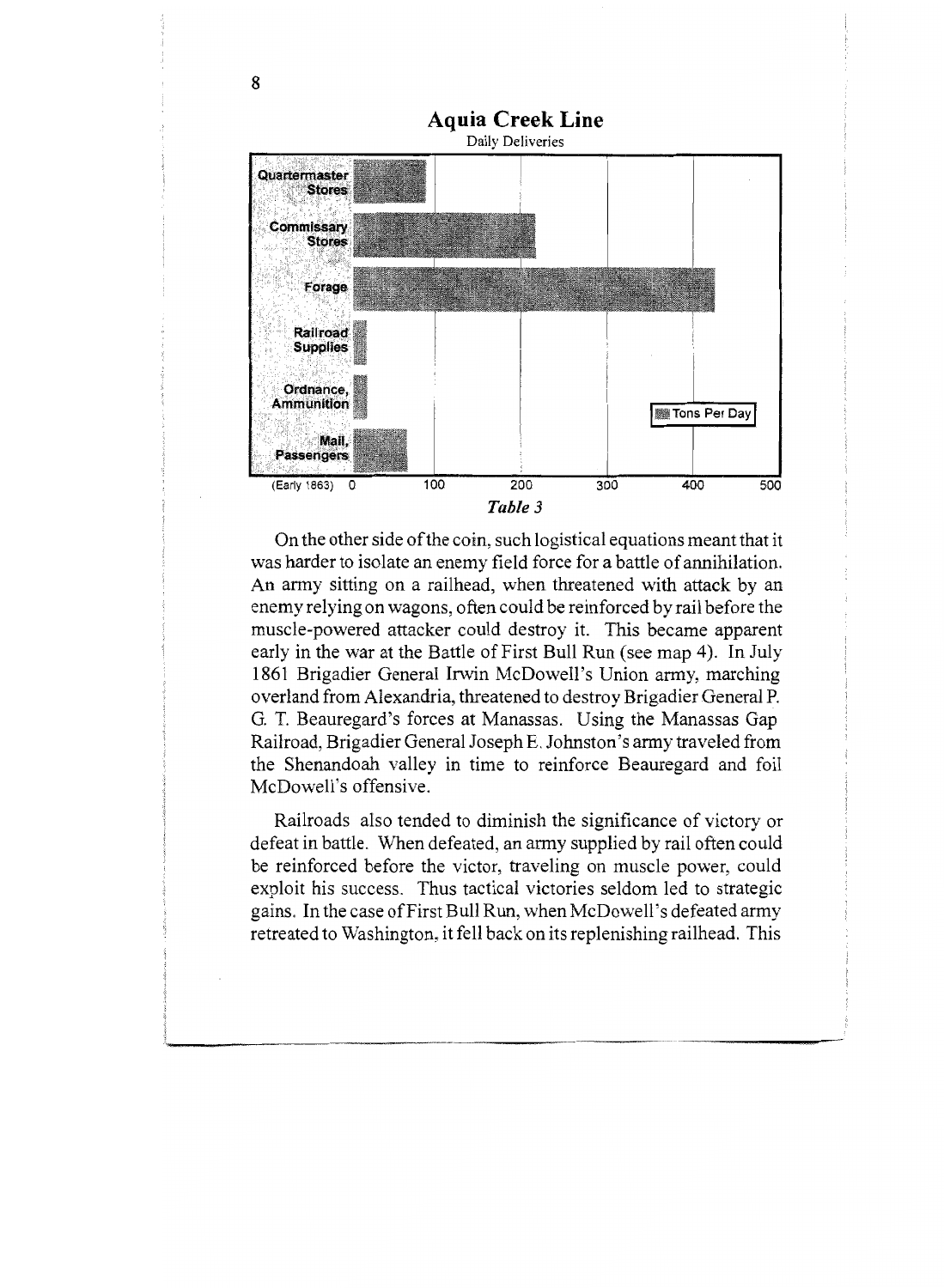

left the Confederates with the wagon-haul problem, and forestalled any attempt by them to capitalize on their victory.

The general reliance on rail lines of communication, moreover, tended to channel offensive operations along clearly defined axes of advance. Through the first three years of the war, the Confederacy had little trouble predicting where Union offensives would come—along navigable water and along rail lines (see map 5). Thus, Union reliance on the railroad greatly reduced the element of strategic surprise, making it even more difficult to win a decisive victory. An exception to the rule occurred in the summer of 1863, when Major General William S. Rosecrans surprised Bragg's Army of Tennessee by moving away from the rail line into back country, flanking Bragg out of his defensive position at Tullahoma, Tennessee (see map 6). But Rosecrans was quick to get right back on the rail line once Bragg retreated. Generally speaking, offensives mounted completely beyond the capability of rail or water supply amounted to raids: armies could advance deep into enemy territory, but they could not stay. The great Confederate offensives of the war all fell into this pattern-Antietam and Gettysburg in the east, Perryville and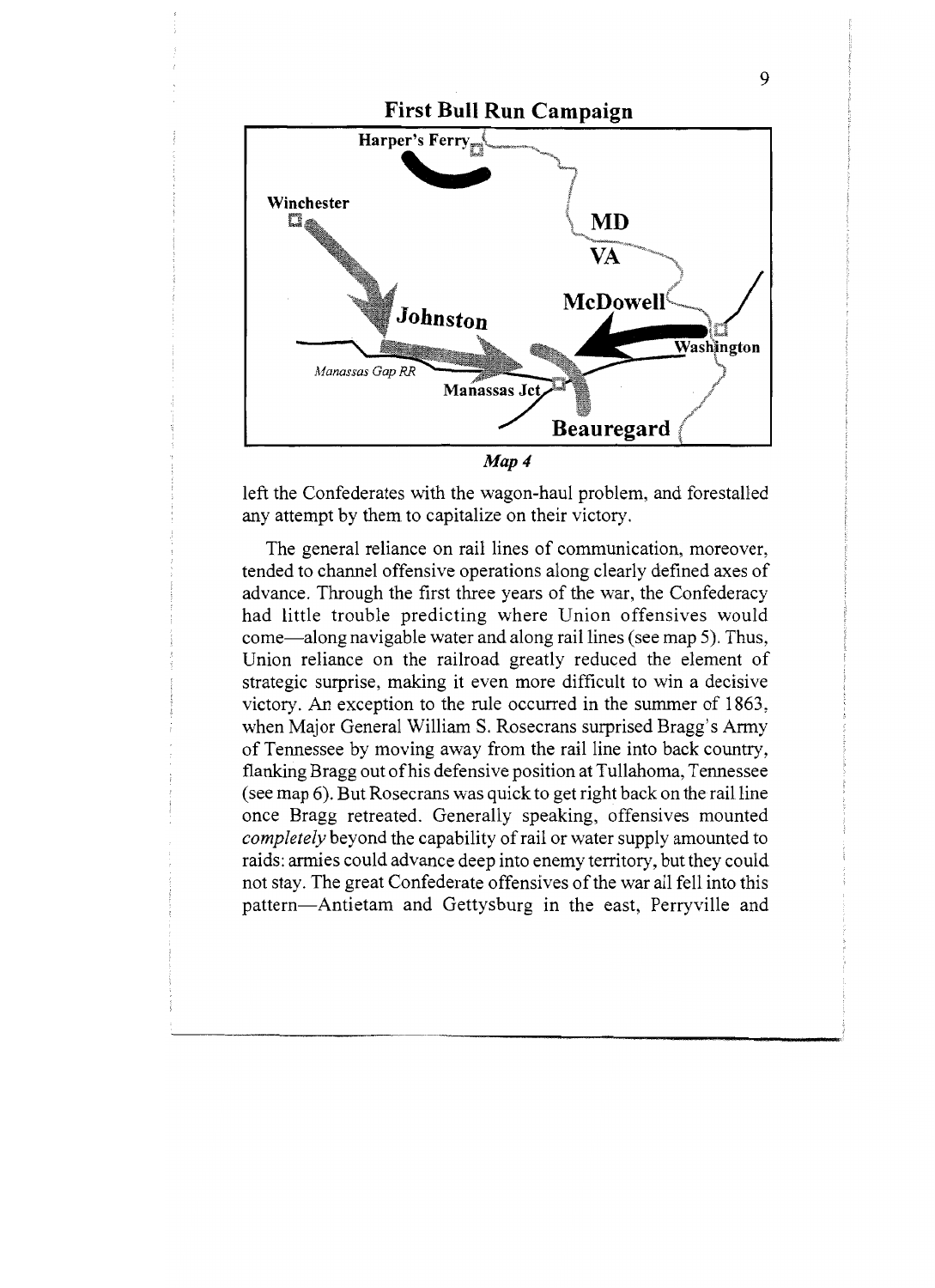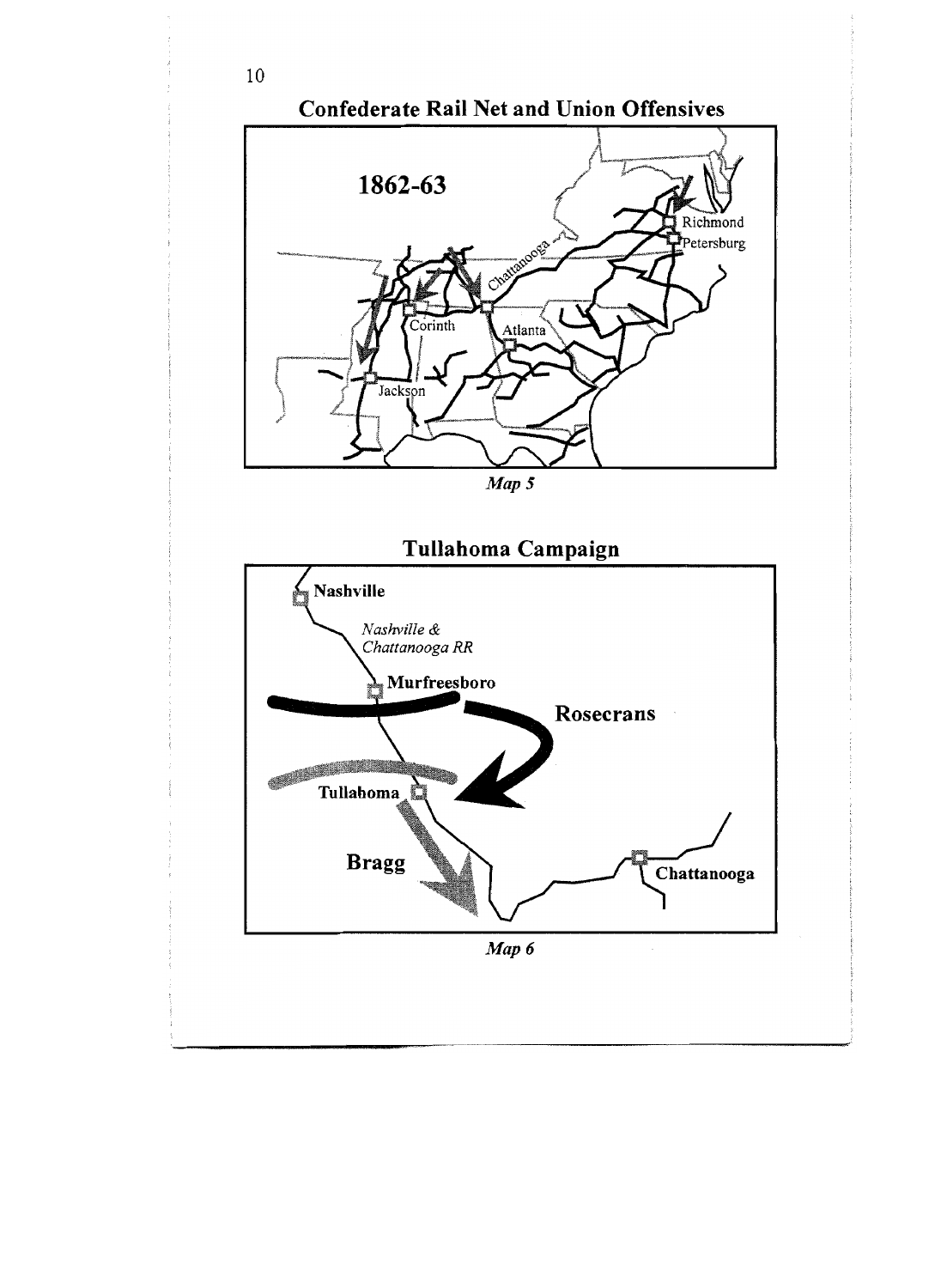Nashville in the west. Likewise, Sherman's famed "March to the Sea'" was essentially a raid culminating in the establishment of a new line of supply.

With armies following rail lines of advance, it was natural that rail centers figured prominently as military objectives. Rail lines led to rail centers. Moreover, rail centers tended to be important both economically and politically. And, of course, cutting the enemy's transportation system by capturing his rail centers would impede his ability to wage war. Corinth, Jackson, Chattanooga, Atlanta, and Petersburg, all of which were targets in various Union offensives, owed much of their military significance to the railroads that passed through them. Likewise, the Confederates tried at different times to strike the Union rail centers of St. Louis, Louisville, and Harrisburg (see map 7). They did of course take Harper's Ferry more than once. Baltimore was another tempting target. Confederate control of Baltimore would have cut the only rail line linking Washington, D.C. to the rest of the Union. For that reason, the protection of Baltimore was almost as important to the Union as the defense of Washington.

In addition to the major offensives, smaller-scale raids against railroads were a common practice by both sides. Such operations were rarely decisive, but they were a very cost-effective way of producing "friction" within the enemy's war machine.



Map 7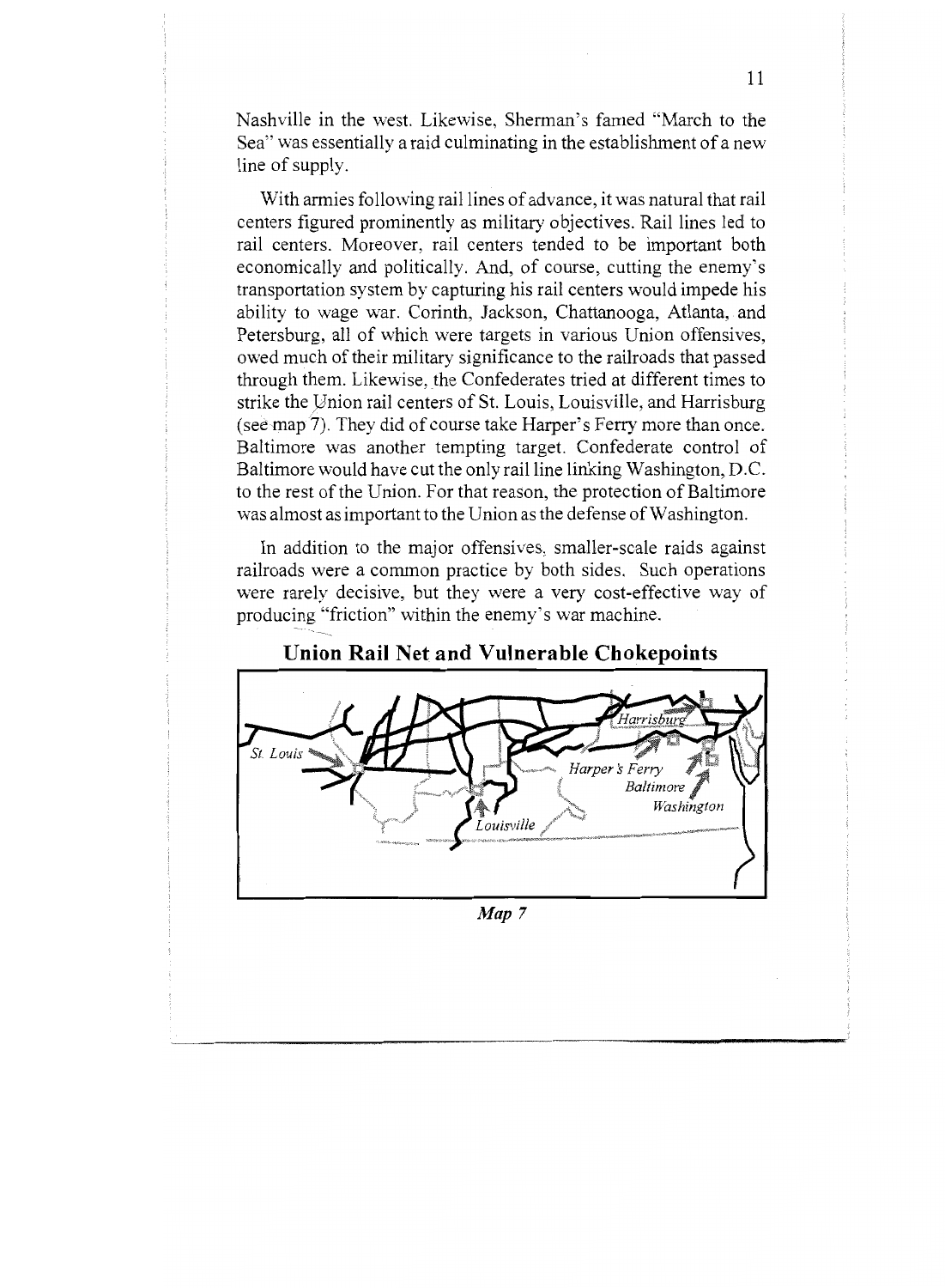On a few memorable occasions, the interdiction of rail lines proved to be the deciding factor in a campaign. In December 1862 Major General Earl Van Dorn and Major General Nathan Bedford Forrest severed the rail line supporting the first Union campaign against Mississippi, causing the Union invaders, commanded by Major General Ulysses S, Grant, to break off the operation. In 1864, Sherman found that the only way to force General John B. Hood from Atlanta was to capture and hold the railroads supplying the city. And in 1865, it was the loss of the South Side Railroad that compelled General Robert E. Lee to abandon Petersburg and take the road that led to Appomattox.

Clearly, the railroad dominated strategic thinking in the Civil War. Other things being equal, most of the factors cited above should have favored the Confederates: they were on the strategic defensive, and the defender should have better access to raiI communications than does an invader. However, in war, "other things" are never equal. As in all fields of military endeavor, possessing a crucial asset is not enough to ensure success, A great deal depends on how that asset is used.

Civil War generals had to learn "railroad generalship" in the field. Robert E. Lee graduated from West Point in 1829—the same year that the first steam locomotive ran in the United States. Needless to say, his formal military education included nothing on railroads. The situation had changed little, if at all, ten years later when Ulysses S. Grant graduated. These men, like other higher commanders, quickly learned that railroad generalship was a critical factor at all levels of war.

Railroad generalship at the strategic level dealt with long-distance movements of troops and war resources. Since most American railroads in the 1860s were still small-scale local enterprises, such movements typically, involved coordination among multiple corporate entities. Naturally, the military desired priority treatment by the railroads, but railroad managers still had an obligation to show a profit and to maintain civilian traffic. Railroad corporations, civil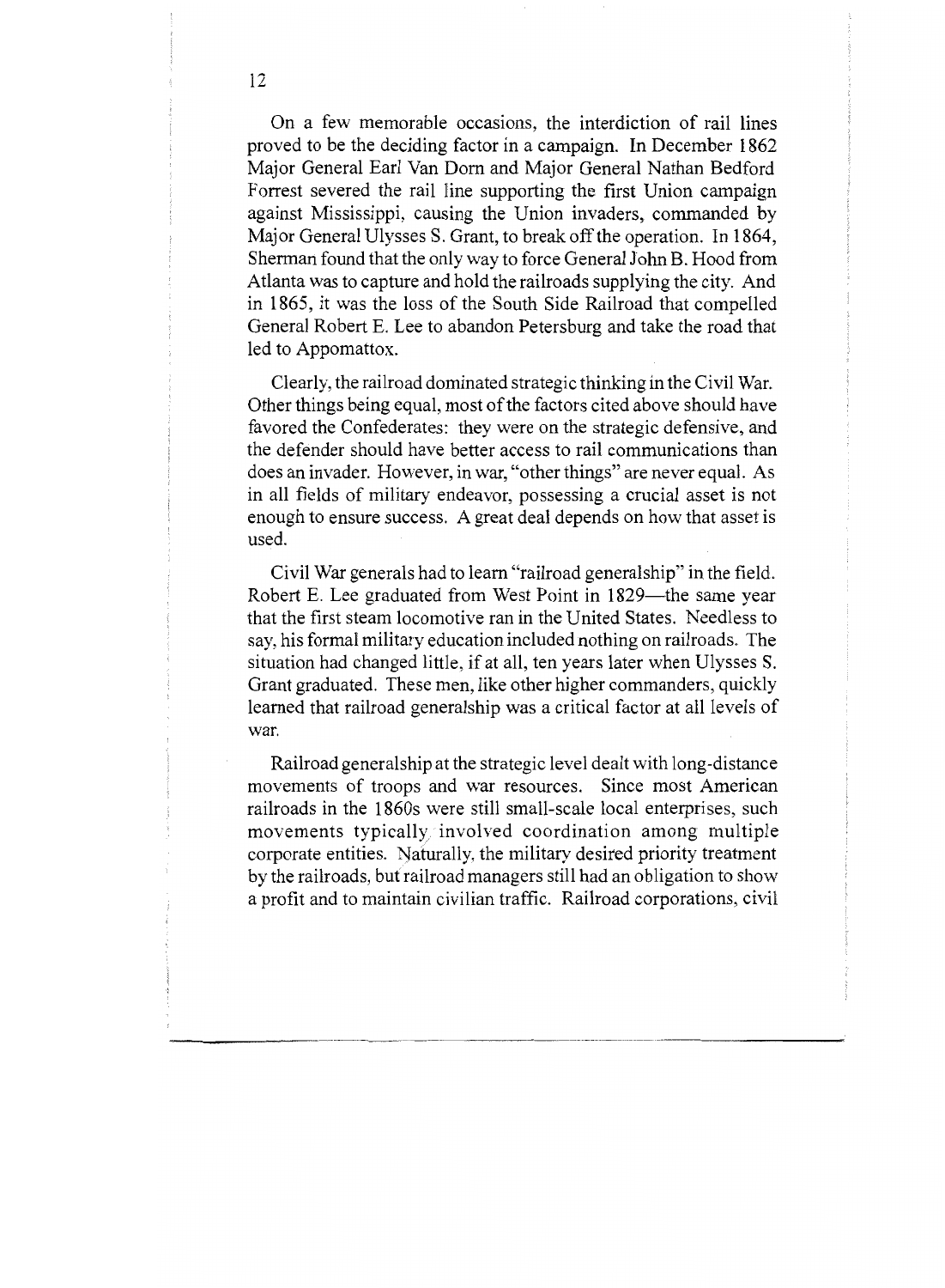government, and the military were all involved in this delicate balancing act.

On the Union side, the solution to this challenge involved both formal legislation guaranteeing military priorities and an informal agreement that the railroads could support the war effort and still turn a fair profit. In January 1862, the United States Congress authorized President Abraham Lincoln to seize control of the railroads and telegraph for military use. The operation of any rail lines seized by the military was entrusted to a new War Department agency called the U.S. Military Rail Roads (USMRR). In practice, however, the USMRR restricted its authority to Southern rail Iines captured in the caurse of the war. Except in time of extreme emergency, the military counted on cooperation rather than coercion in dealing with Northern railroads. Realistically, the military had no choice. Relatively few military men were experts in railroad transportation. The true experts in railroad generalship at the strategic level were the civilian executives who managed railroads as a profession.

The Union government went a step further, by actually commissioning civilian railroad men and placing them in positions of responsibility within the USMRR. For example, Daniel C. McCallum, one-time general superintendent of the Erie Railroad, became director and superintendent of the USMRR, with the rank of brigadier general. Herman Haupt, once the chief engineer. of the Pennsylvania, became chief of construction and transportation in the Virginia theater. He also eventually attained the rank of brigadier general. At an even higher level, Thomas A. Scott, vice president of the Pennsylvania Railroad, served as an assistant secretary of war from 1861 to 1862. John W. Garrett, president of the vital and vulnerable Baltimore and Ohio Railroad, enjoyed direct access to the secretary of war, providing him with technical advice and administrative assistance.

Under the broad authority granted by Congress, and with the expertise provided by northern railroad executives, the Union government could have created a truly centralized military railroad organization with a clear chain of command and effective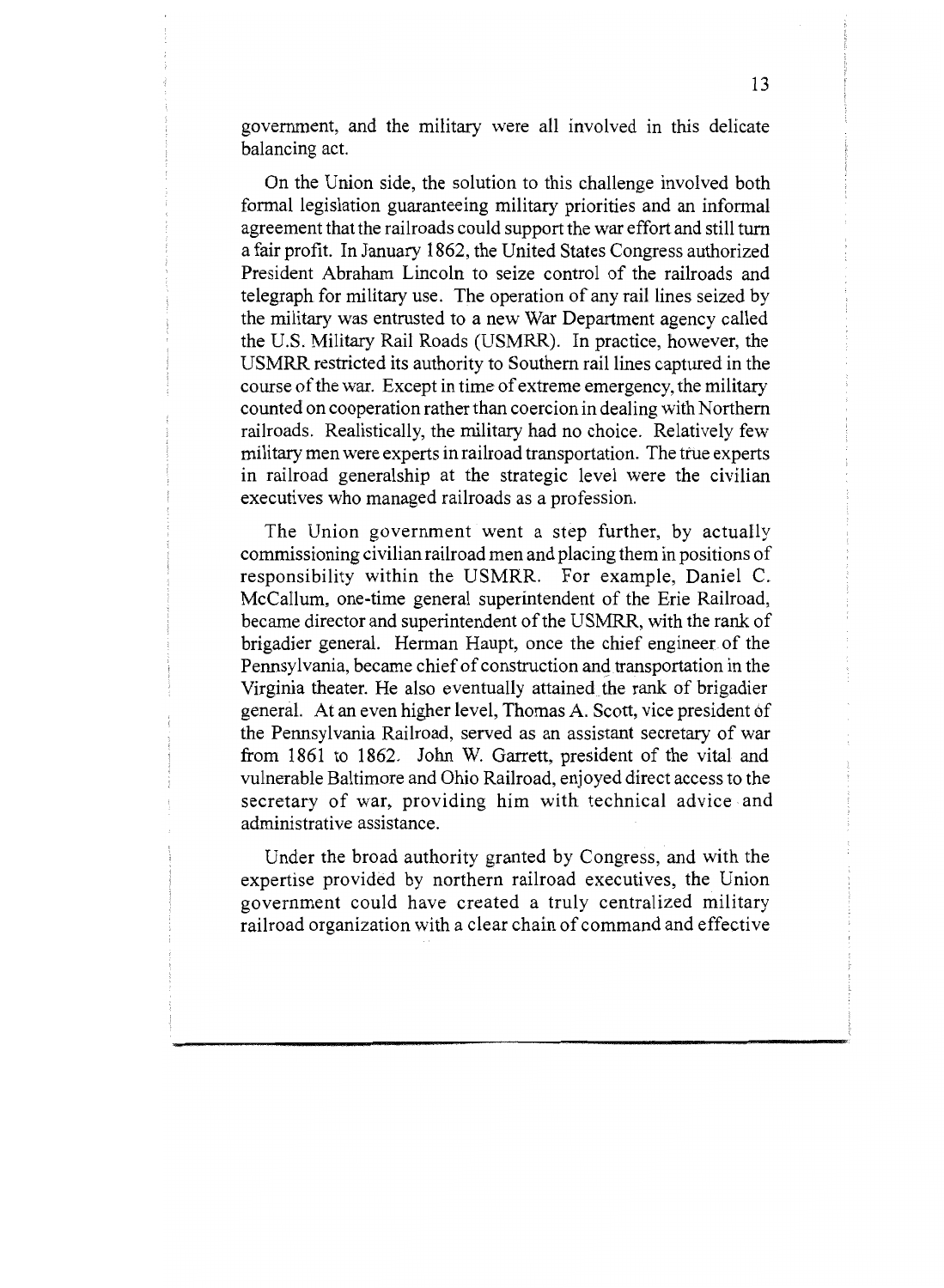

Figure 2

coordination across the various theaters of war. But the Civil War took place in an era when the Federal government had neither the desire nor the administrative ability to exercise such sweeping powers. Consequently, the Union military railroad establishment suffered from micromanagement by the secretary of war, overlapping authority over the military railroads in Virginia, western departments that operated autonomously, and railroads that tended to deal directly with local military authorities rather than with Washington, D.C. (see figure 2). Despite its flaws, the Union railroad system succeeded because it granted authority to individuals who knew how to make the trains run.

Perhaps the most impressive accomplishment of these civilian experts was the movement of XI and XII Corps from Virginia to Tennessee in 1863, mentioned above (see map 8). On 23 September, the president, the secretary of war, the general in chief, and the superintendent of the USMRR met to discuss the feasibility of moving 25,000 reinforcements to Tennessee. Planning began on 24 September. The transportation department of the Baltimore and Ohio Railroad, not the War Department, performed the planning and coordinated with the five other civilian railroads involved. On 25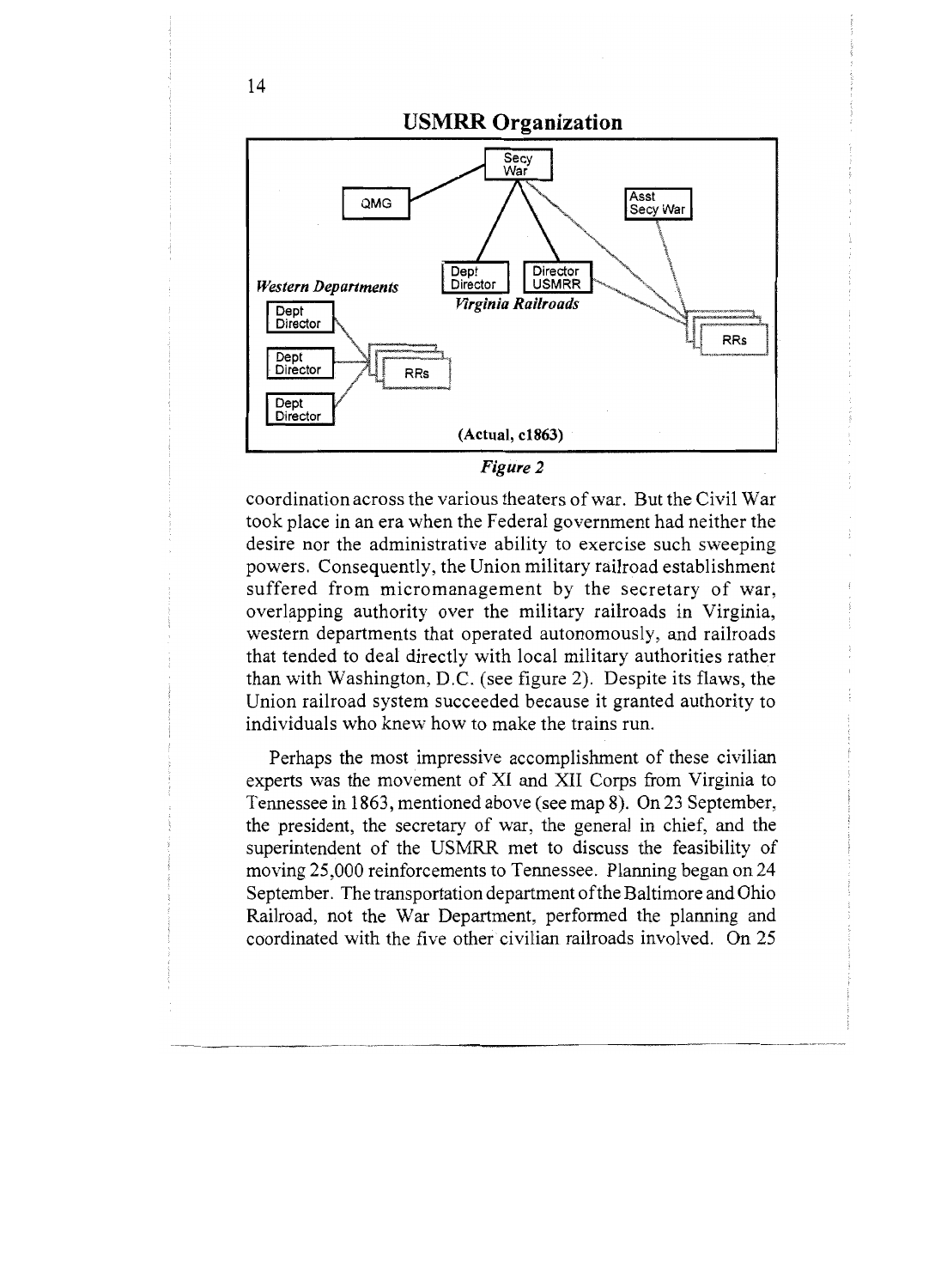

September the first troops boarded cars in Virginia. McCallum, superintendent of the USMRR, handled the loading of troops. Garrett and the Baltimore and Ohio staff supervised the move as far as Louisville. Scott, who had returned to his position as vice president of the Pennsylvania Railroad the year before, accepted the special assignment of managing the movement from Louisville to the detraining point at Bridgeport, Alabama. From an organizational point of view, the most impressive aspect of this operation is that it began only two days after it was first proposed. Clearly, the Union enjoyed a high order of railroad generalship at the strategic level.

At the tactical level, railroad generalship meant providing and maintaining supply lines for the front-line troops. In many ways, this task was even more difficult than strategic-level railroading. Problems near the front lines could not be solved by "'networking" the bigwigs. They called for hands-on expertise and hard work.

Ideally, a tactical rail line would have numerous sidings to allow opposing trains to pass, spacious platforms to facilitate unloading, a "wye" for turning trains (a three-point-turn, so to speak), and a telegraph system to coordinate train movements (see figure 3). Typically, railroads near the front lacked most or all of these amenities. Additional problems usually included track that was in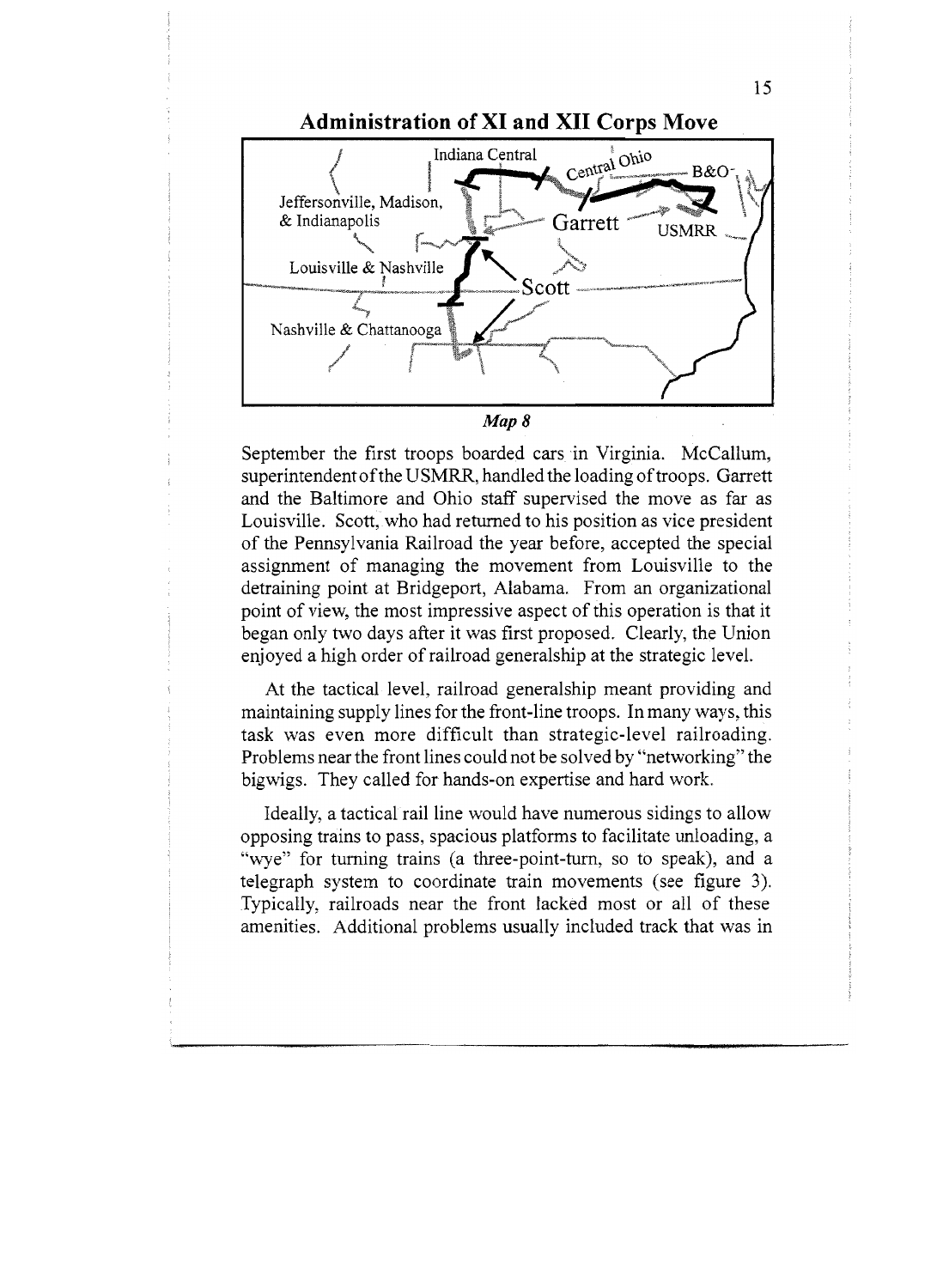

poor condition when acquired, not to mention track and bridges destroyed by enemy action. Even more serious could be the interference of military officers who understood nothing of rail operations. Quartermasters at the front would overtax the system by demanding supplies in excess of actual requirements, and then insist on rail transportation to evacuate those same supplies when threatened by enemy capture. Line officers sometimes commandeered trains for their units, snarling traffic on single-track lines. (During the Confederate evacuation of Atlanta, one officer who commandeered a train for his wounded, without telling the railroad, caused a head-on collision.) Military officers would sometimes refuse to detail their men for the purpose of unloading trains, creating congestion that could tie up the entire line. Others would seize railroad cars for their own use. Boxcars made fine offices and warehouses, but such misuse aggravated an already chronic shortage of rolling stock. On top of it all, enemy forces, uniformed or irregular, found these tactical rail lines to be lucrative targets for sabotage.

Perhaps no episode illustrates the hazards of tactical rail operations quite so well as the Second Bull Run campaign (see map 9). In the last days of August 1862, Major General John Pope's isolated Union army was about to receive a pounding from Lee's Army of Northern Virginia. Meanwhile, Union reinforcements from Major General George B. McClellan's Army of the Potomac rushed north by water from the failed Peninsula campaign. Upon arrival in Alexandria, McClellan's troops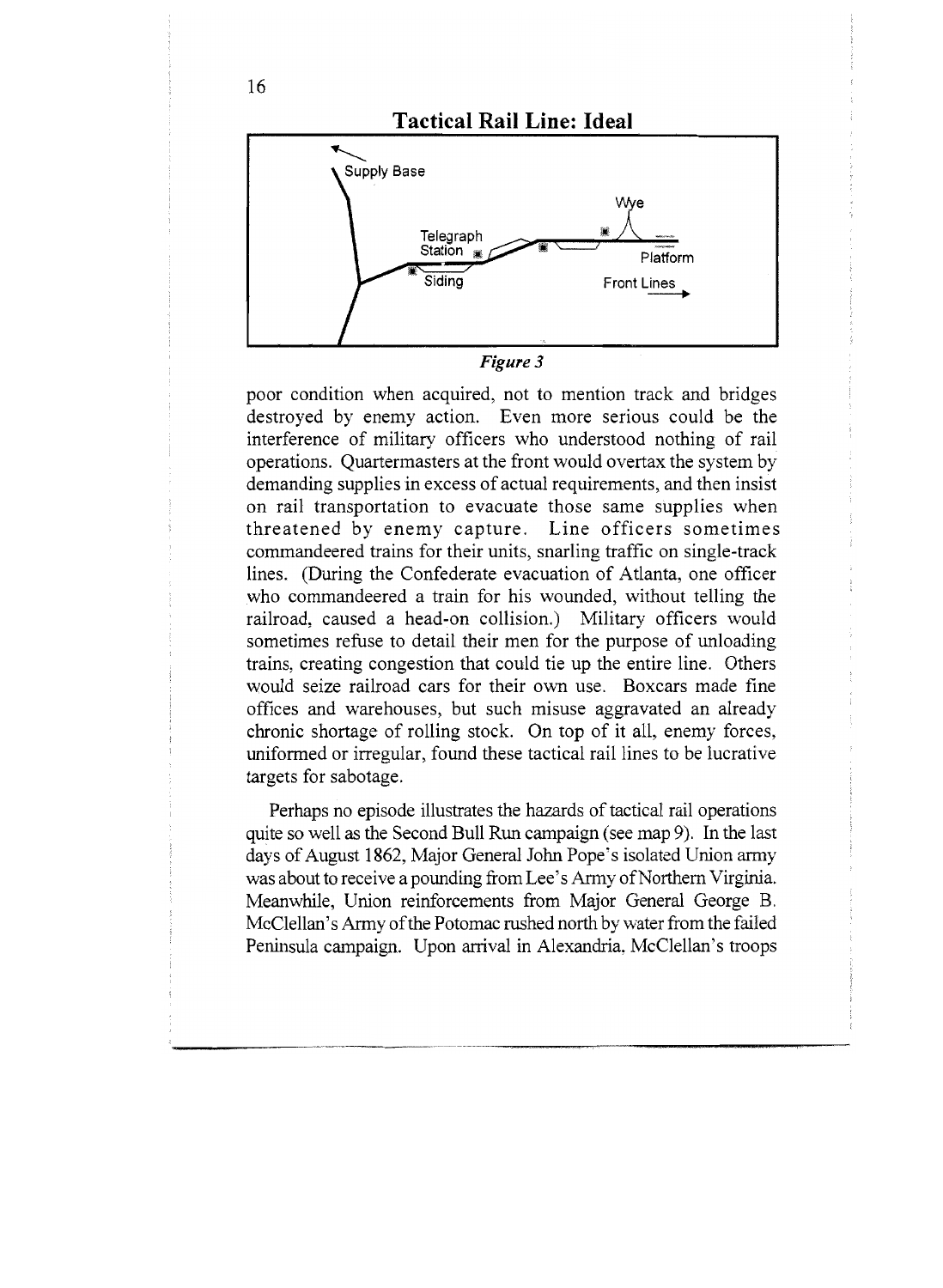

should have marched the twenty miles or so to Pope's beleaguered force, but instead they jammed into Alexandria and waited for train transport. McClellan himself sat on his hands and allowed Herman Haupt, Pope"s railroad director, to sort out the mess. Haupt performed miracles in rushing troops forward and evacuating supplies threatened with capture, but not everybody appreciated his efforts. One commander bringing up reinforcements, Brigadier General Samuel D. Sturgis, stopped four trains on the main line near Alexandria and ordered them to transport his brigade to the front immediately, even though the troops were not even ready to board. Once at the front, Sturgis' men took their time disembarking. The actions of this one irresponsible commander completely disrupted Haupt"s work and blocked all other traffic for the better part of a day. When Haupt explained to him the importance of maintaining rail traffic for Pope's endangered army, Sturgis uttered the immortal words, "I don't care for John Pope one pinch of owl dung."

It was Herman Haupt, the civilian railroad man in uniform, who established a system for tactical rail generalship that eventually came into use throughout both the eastern and western theaters. His

17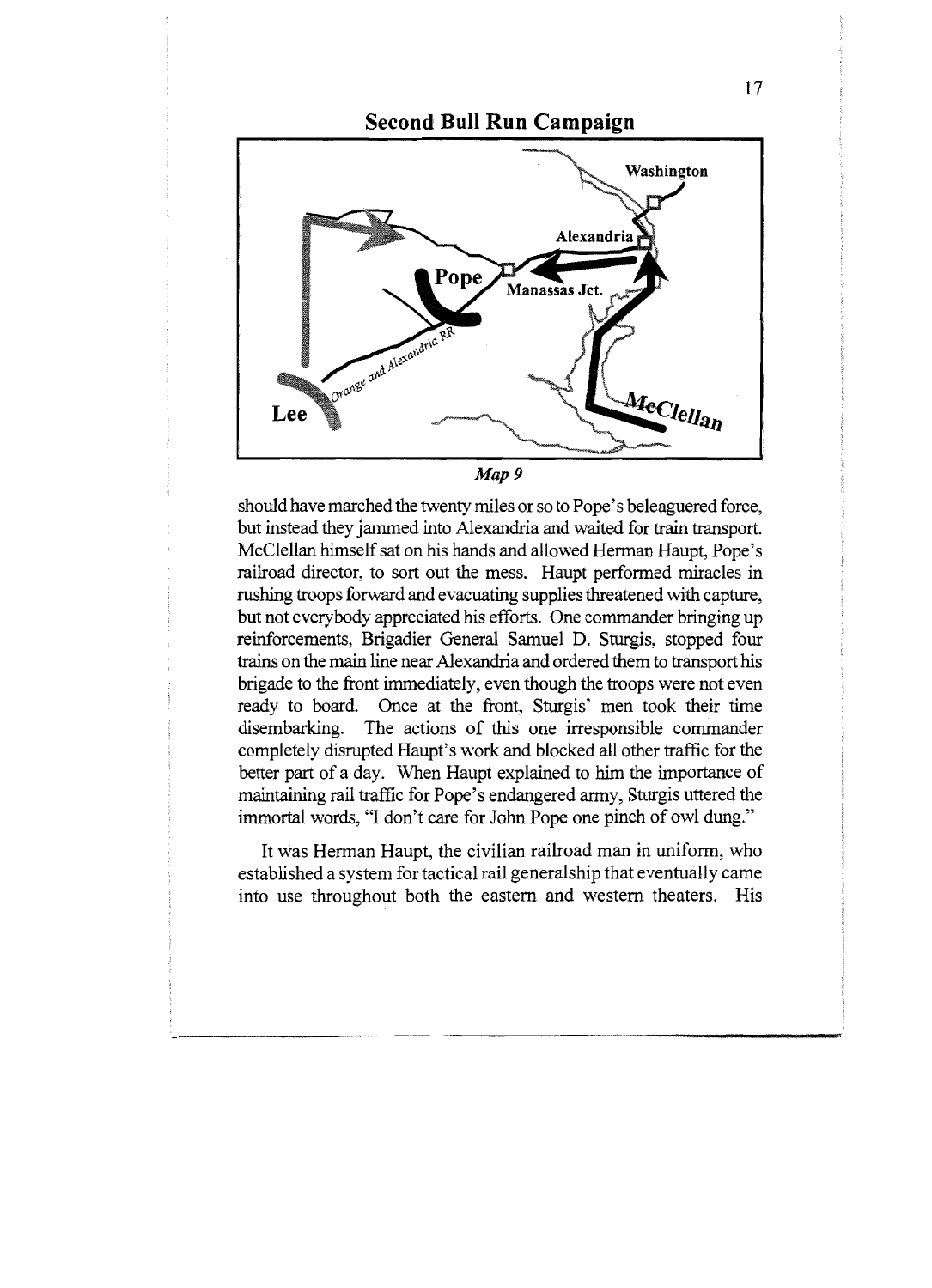### Haupt System: Organization



principles were simple and direct and received the blessing of the secretary of war.

1. No military officers were to interfere in the running of trains.

2. Supplies would be sent forward only as needed.

3. Trains reaching the front were to be unloaded immediately by anyone available. Officers who refused to cooperate faced dismissal.

4. Where telegraph communications were unavailable, trains would run according to a rigid schedule. All trains departed on schedule, fully loaded or not. Extra trains would pick up the slack.

5. On lines where the absence of sidings prevented opposing trains from passing each other, convoys of five or six trains would travel as a group. Each convoy delivered its cargo and returned to base before the next convoy started out.

By 1863, Haupt controlled an organization of full-time transportation experts to run the military railroads in Virginia. He organized his work force into distinct construction and operations functions (see figure 4). The Construction Corps was responsible for making rail lines fit for military use. It consisted of professional civil engineers, skilled workmen, and manual laborers who were provided with stocks of materials, tools, and their own transport. Among their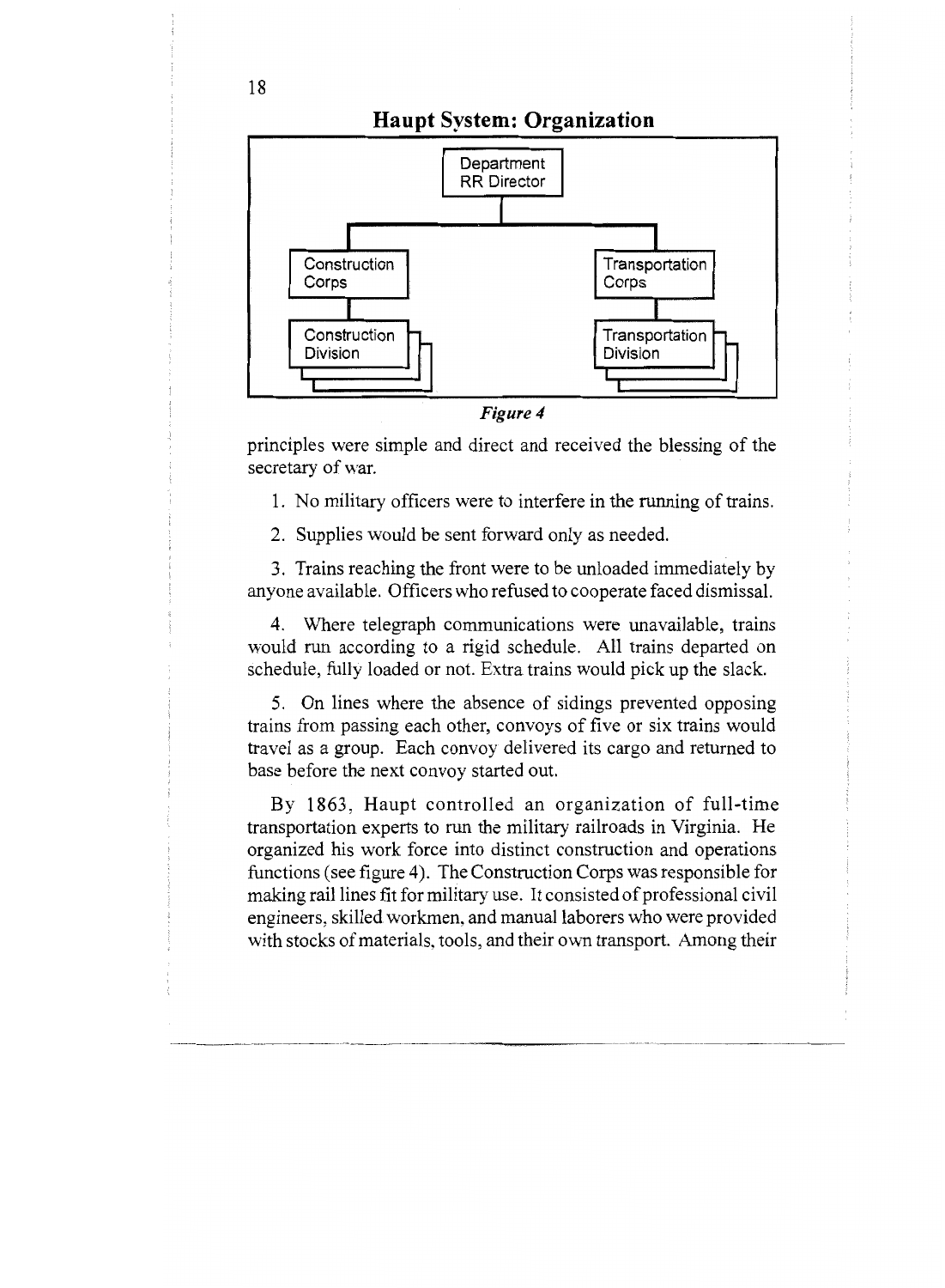

materials were prefabricated components to speed the repair of damaged track and bridges. The corps was organized into selfsufficient divisions, any one of which could respond to a crisis in its assigned sector and put rails in order without outside assistance or detailed direction from above. The Construction Corps stressed speed, not permanence, in its work. By war's end, construction corps in the various theaters employed 10,000 men, many of whom were ex-slaves.

The Transportation Corps performed routine maintenance and operated the trains just as the Transportation Department of a civilian railroad would do. In fact, most of its personnel were civilian railroad men hired for government service. It too was organized into divisions with responsibility for specific sections of the line.

Haupt's finest hour came during the Gettysburg campaign of 1863 (see map 10). The campaign began with the Union Army of the Potomac situated near its railhead at Aquia Creek. As the army marched north, railheads opened successively on the Baltimore and Ohio, Western Maryland, and Gettysburg lines. The Baltimore and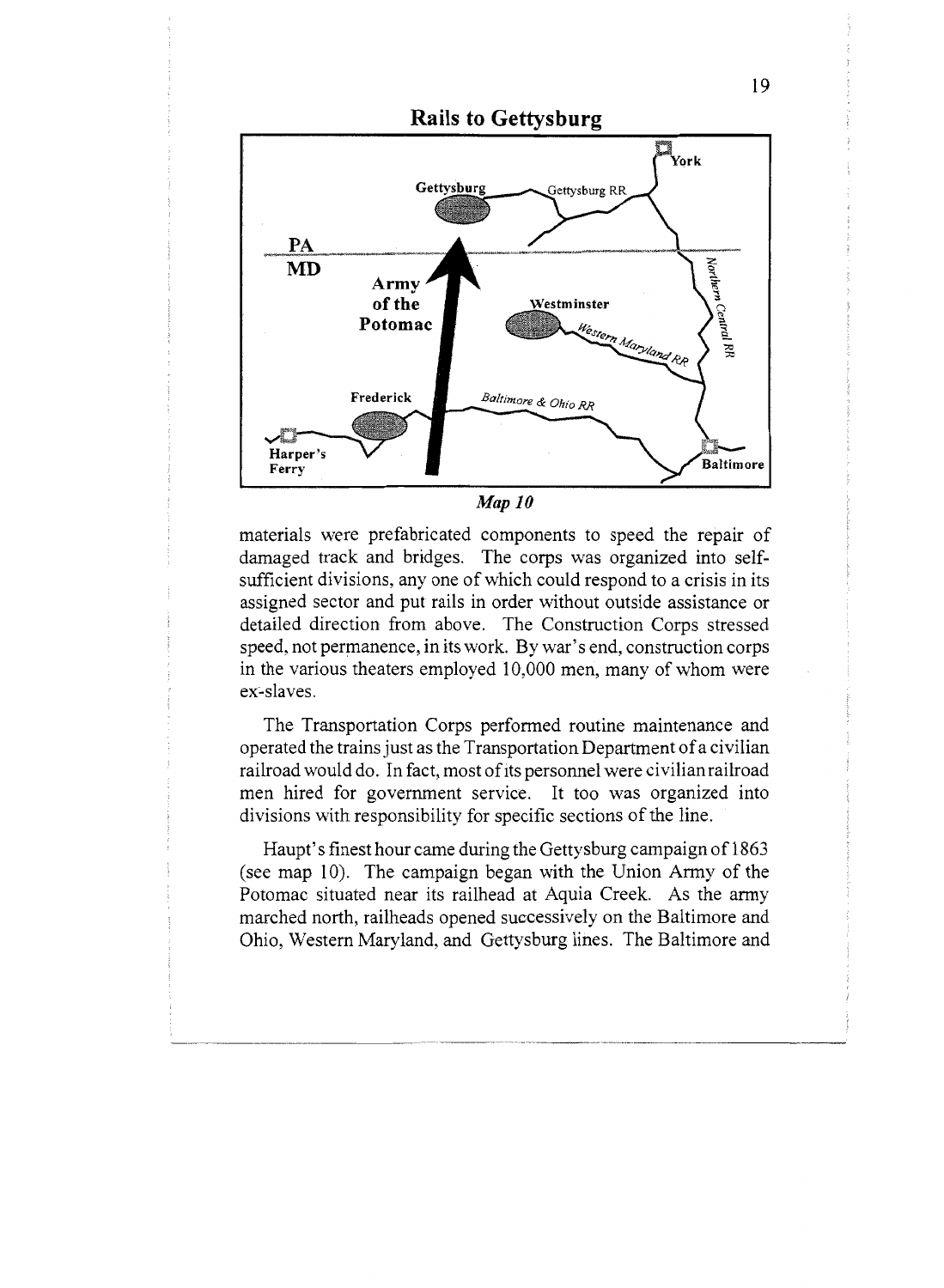Ohio was a first-class railroad, but neither the Western Maryland nor the Gettysburg was fit for heavy-duty use. The government seized control of both lines, and Haupt went to work. Construction teams replaced bridges and repaired track torn up by Confederate raiders, Transportation crews brought in Iocomotives and cars from the USMRR lines in Virginia. By 4 July Haupt had the decrepit Western Maryland running at five times its normal capacity. It delivered 1,500 tons of supplies per day to Westminster in the days following the battle. The Gettysburg Railroad opened for traffic in time to assist in the evacuation of 16,000 wounded soldiers. It is important to remember that when the Army of the Potomac started marching north from Virginia, not even the army commander knew where it would end up, but Haupt and the USMRR were able to maintain virtually continuous rail support throughout the campaign of maneuver.

During the Gettysburg campaign Haupt had the advantage of falling back on pre-existing rail lines already under friendly control. But by 1864, construction crews of the USMRR, organized along the lines established by Haupt (who had returned to civilian life), were actually able to keep pace with armies invading the Confederate heartland. They repaired track as fast as the combat troops could advance and maintained a plentiful flow of supplies. Sherman's campaign from Chattanooga to Atlanta in the spring and summer of that year is perhaps the best example of a rail line being rebuilt as part of an army's advance, and then maintained despite repeated disruption by enemy raiders (see map 11). Construction crews laid a total of seventy-five miles of new track and built eleven major bridges during the campaign. Union supply trains rolled into Atlanta one day after Sherman's troops entered the city. Subsequently, fulltime repair teams, posted at intervals along the track, plus construction trains stationed at each end ofthe line, kept the rails open despite incessant raids by the Confederates.

Also in 1864, the USMRR allowed Grant's army in Virginia to finally crack the Rappahannock River line and drive toward Richmond. During the Wilderness and Spotsylvania battles, Grant relied on the old Aquia Creek line of supply. He then shifted his base to Port Royal on the Rappahannock where water transport served as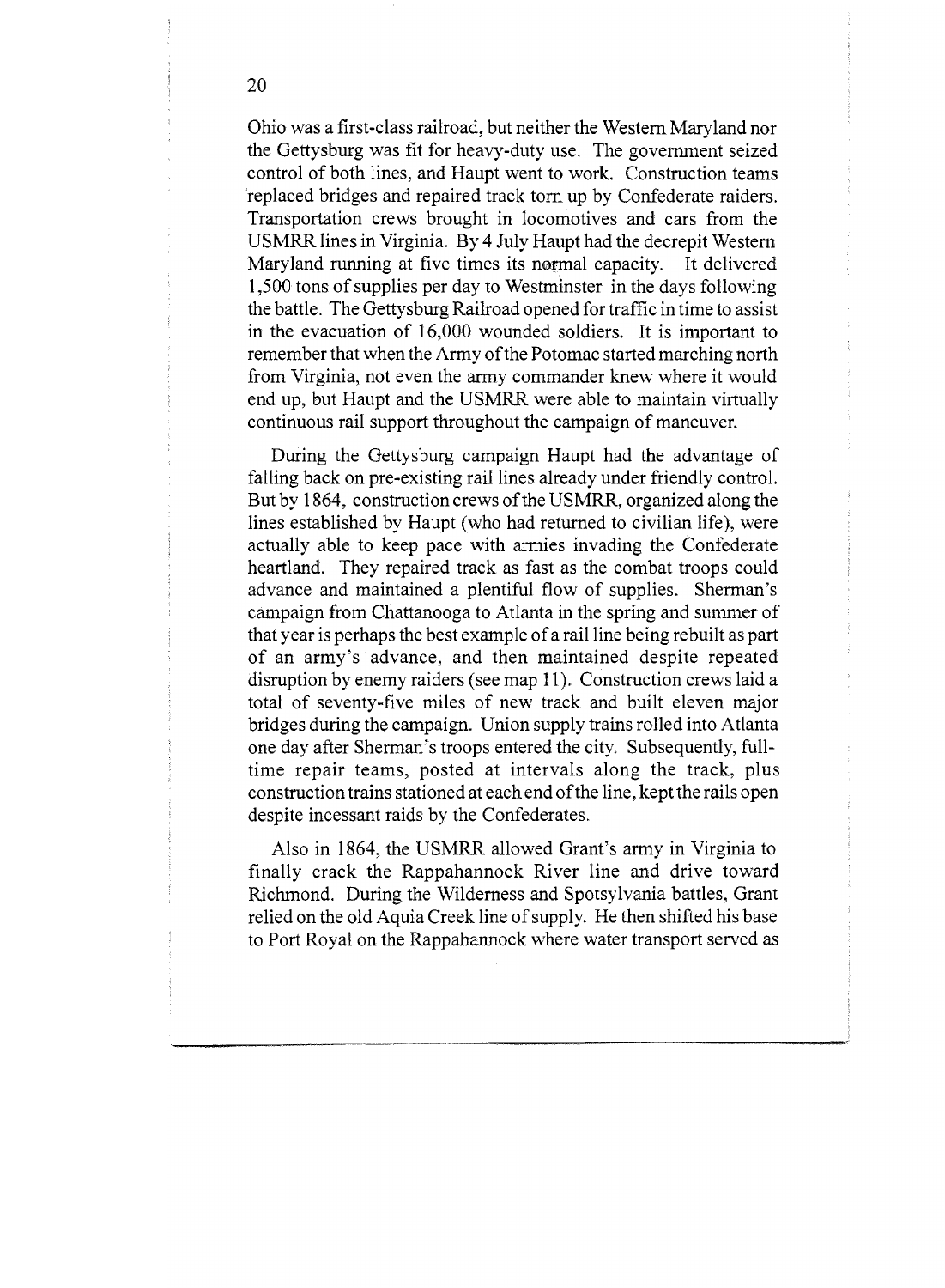

 $Map 11$ 

his line of communications. Upon moving south from the North Anna River toward Cold Harbor, Grant directed elements of Major General Benjamin Butler's Army of the James to occupy White House on the Parnunkey River (a tributary of the York River) deep in enemy territory (see map 12). The USMRR opened and operated a section of the Richmond and York River Railroad from White House to Dispatch. Grant then *advanced toward* this new supply base. Later, when Grant passed south of the James River, the USMRR put the City Point and Petersburg Railroad into operation (see map 13). In the ensuing months, as Grant's army extended its siege lines south and west around Petersburg, the USMRR laid new track to facilitate supply of the Union left wing. Grant's army, supplied by one jerrybuilt but professionally operated railroad, fared better logistically than did Lee's Confederates in Petersburg, who had several preexisting rail lines at their disposal.

What of the Confederates? They too relied heavily on railroads at both the strategic and tactical levels and conducted many noteworthy

21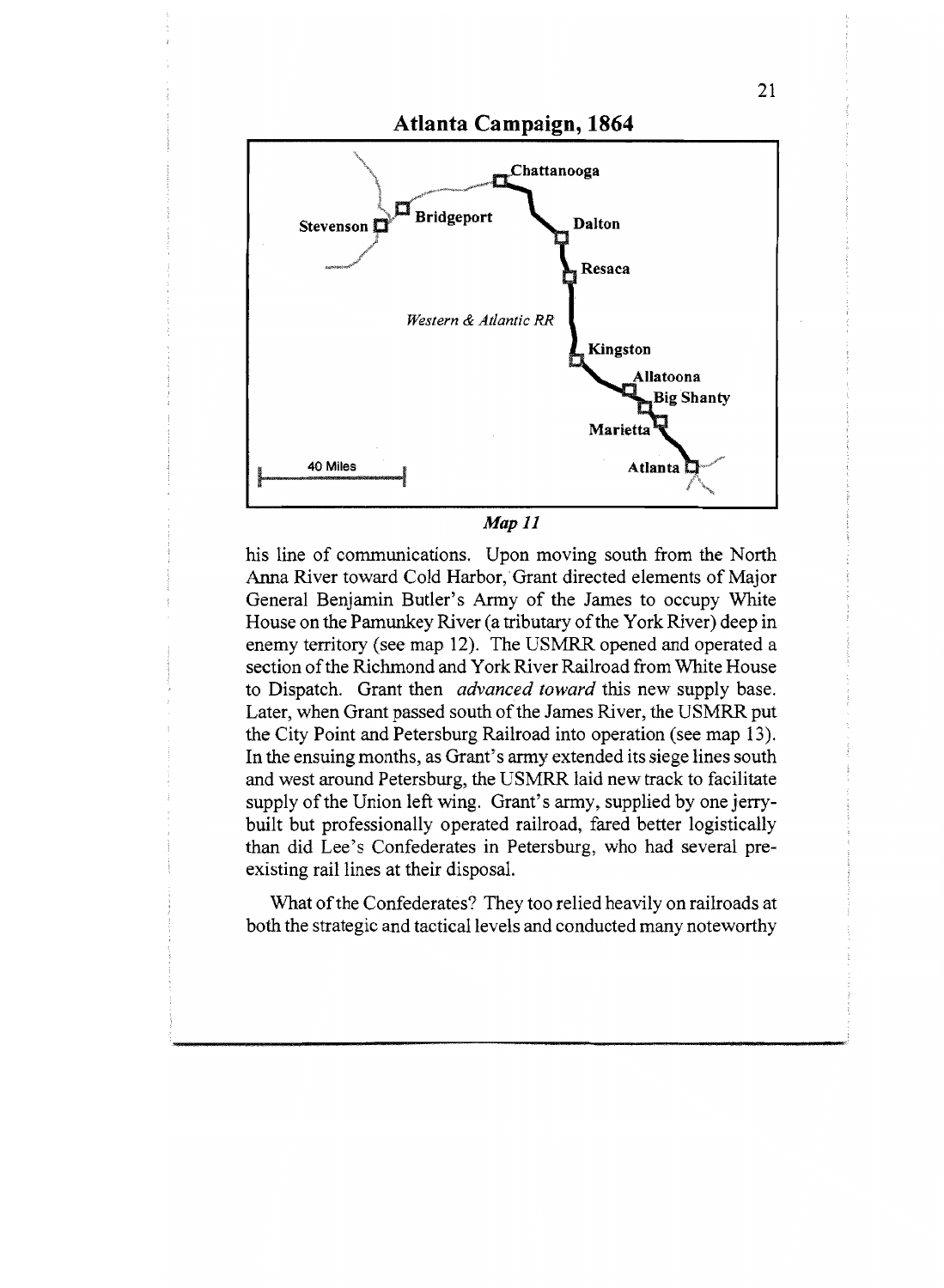

troop movements in the course of the war. However, the Confederacy began the war with a fragmented and incomplete rail system (9,000 miles, as opposed to 20,000 miles in the north). Unlike the Union, the Confederacy lacked the manufacturing capacity to expand, or even maintain, its railroad infrastructure once the fighting began. Moreover, it was not until February 1865 that the Confederate government asserted its authority over the railroads. For most of the war, military traffic moved only at the discretion of civilian railroad managers. There was no Confederate equivalent of Thomas A. Scott or John W. Garrett who possessed both the expertise and the authority to mesh military requirements with corporate capabilities. There was no Confederate Herman A. Haupt to institutionalize and enforce the procedures for effective tactical raiI operations, and no Confederate Military Rail Roads to operate lines in immediate support of the armies. The Confederate military rail effort operated under all of the problems that plagued its Union counterpart, but it lacked the expert, centralized guidance that enabled Union railroads to do their job. One example serves to illustrate the point: during the winter of 1863-64,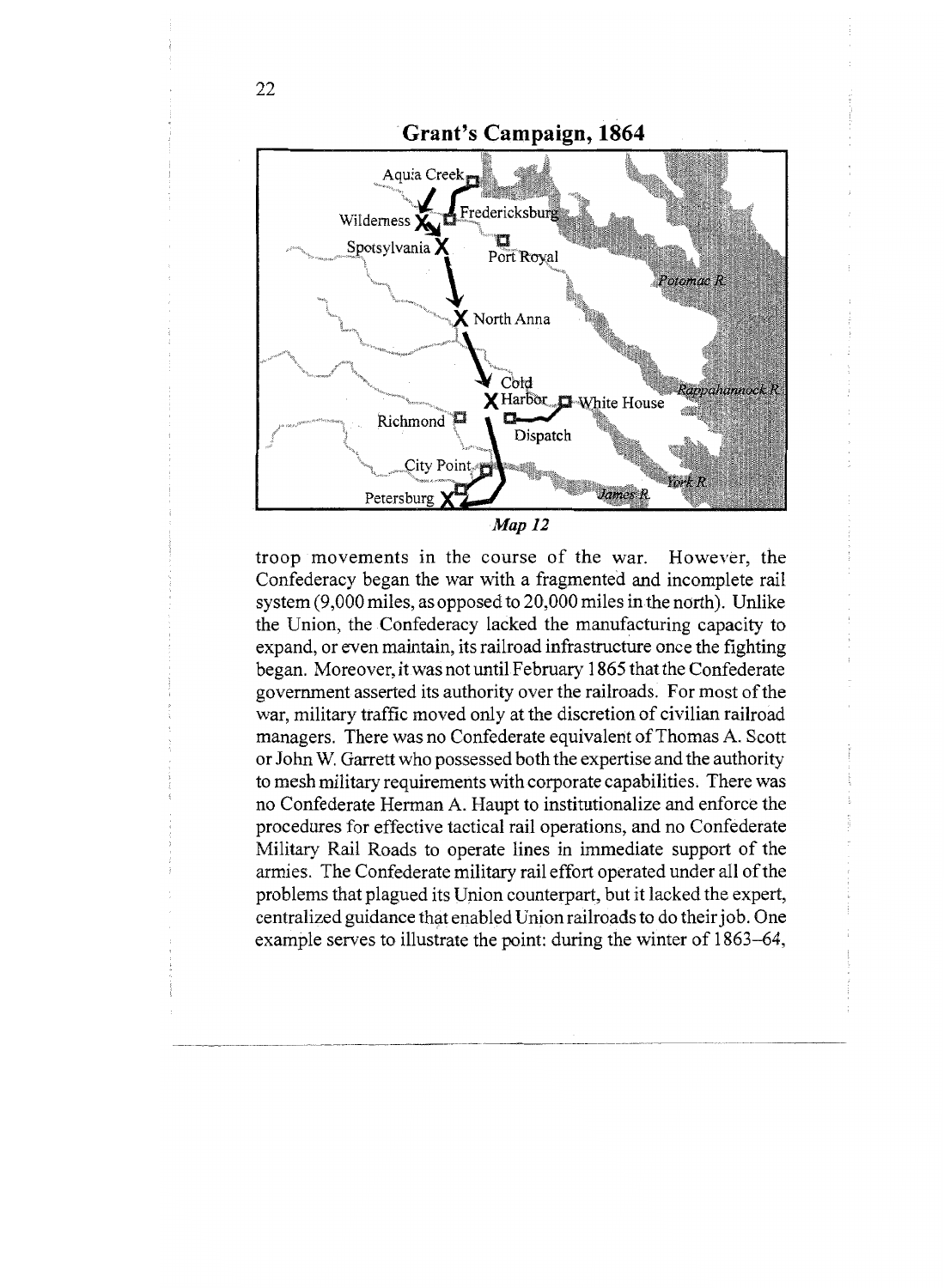

when the Union Army of the Potomac subsisted happily on the deliveries of the Aquia Creek line, Lee's Army of Northern Virginia suffered hunger, even though it had a direct, thirty-mile rail link to the national capital. Supplies for the troops were available, but the Confederate authorities could not get them to the front.

Clearly, the railroad was a major factor in shaping strategy during the Civil War. Railroads dictated the strength and direction of many military operations. Railroads may have helped to protract the war by making it difficult to win battles of annihilation. And Union superiority in railroad generalship provided the logistical foundation for the campaigns of 1864 and 1865 that doomed the Confederacy to defeat.

The railroad remained a vital element of military science after Appomattox. When we look ahead in time and across the ocean to the outbreak of World War I, we find that Germany's Schlieffen Plan and France's Plan XVII consisted largely of highly detailed railroad timetables for the mobilization and deployment of troops. In a very real sense, railway transportation was no longer just a part of strategy,

23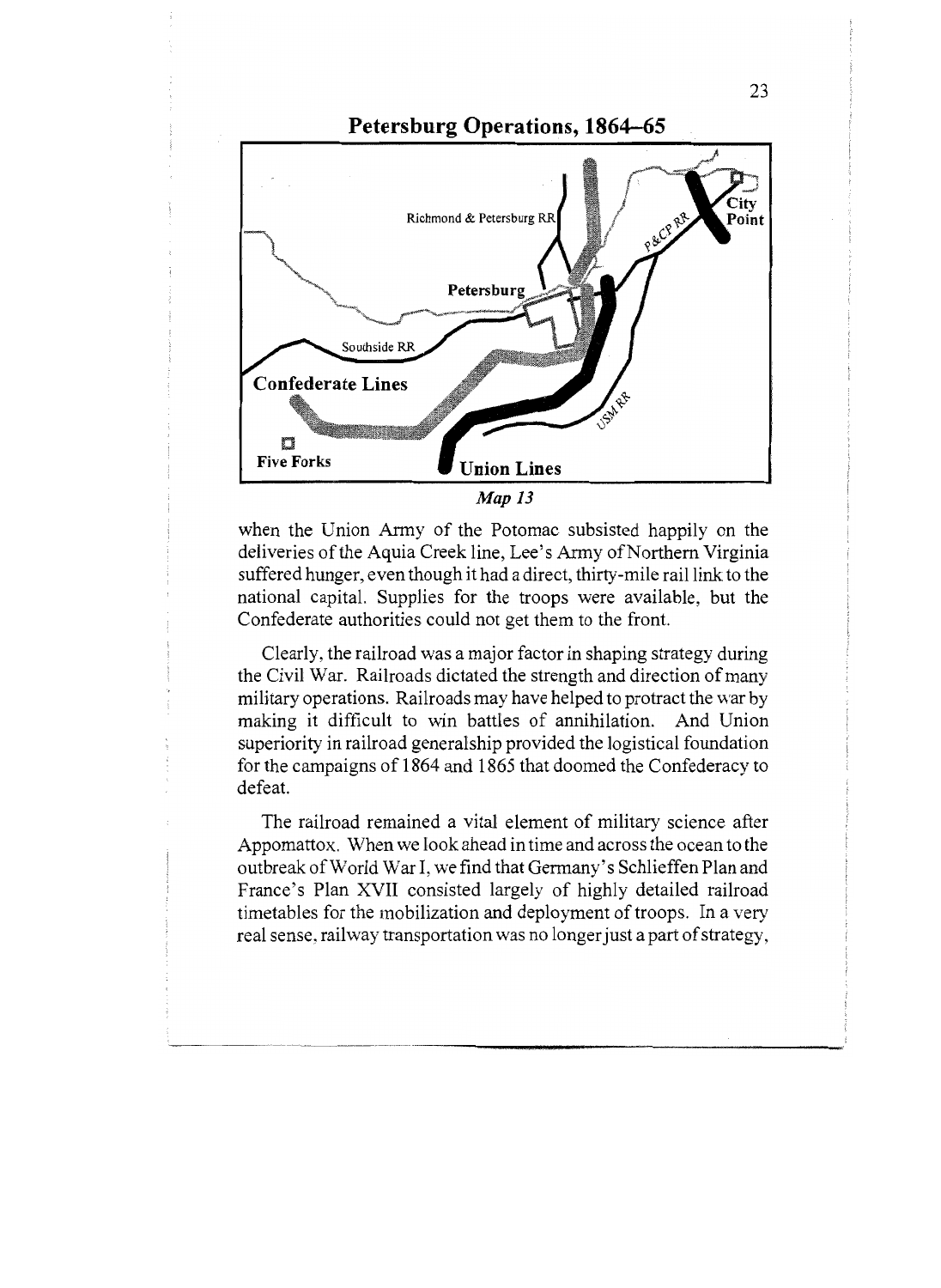it had become strategy in its own right. The American Civil War was the first conflict in which railroads played a dominant role, thus introducing to the world a military instrument that changed the face of warfare forever.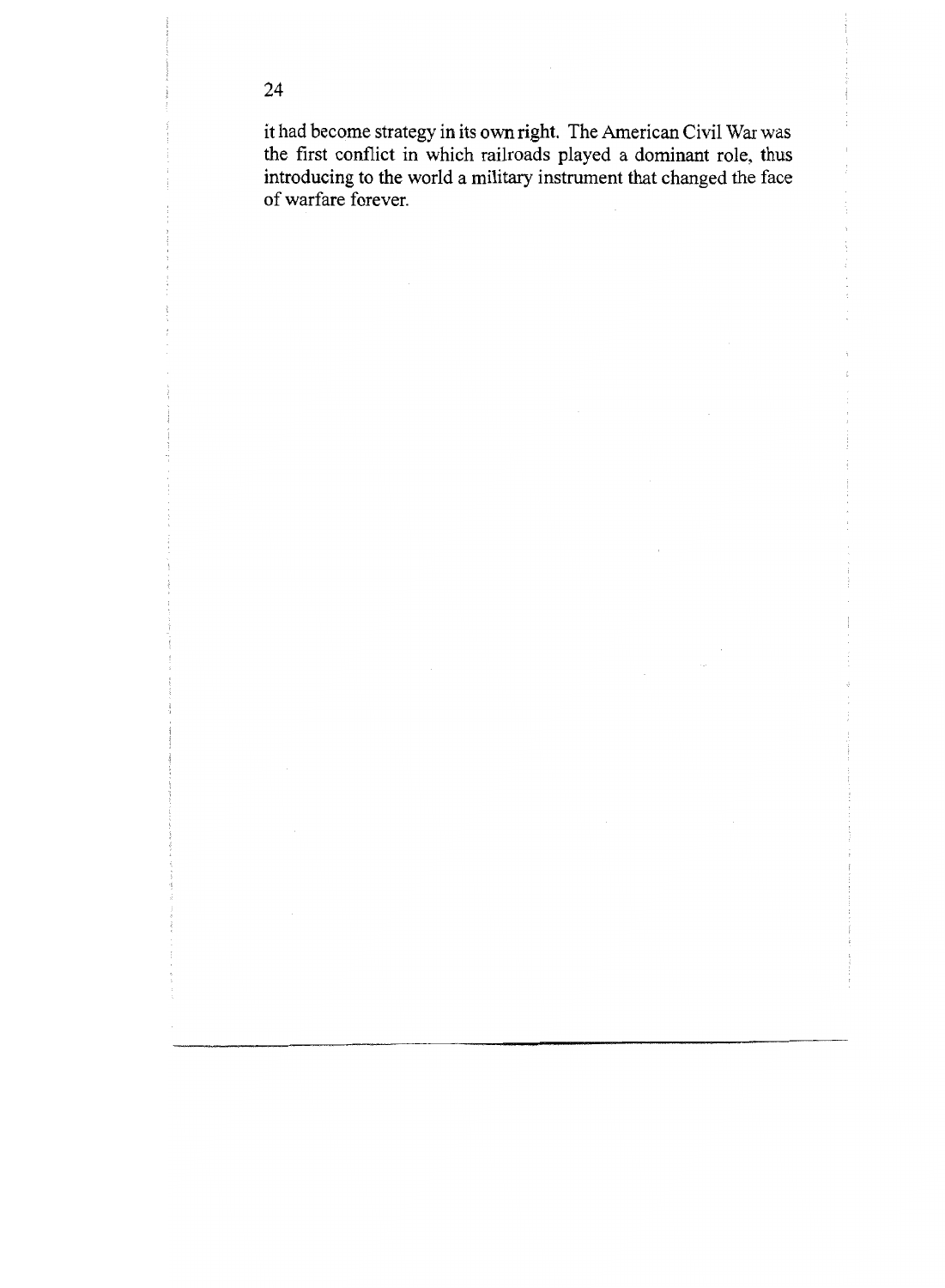#### BIBLIOGRAPHY

- Billings, John D. Hardtack and Coffee: The Unwritten Story of Army Life, 1861-1865. Gansevoort, NY: Corner House Historical Publications, 1996 (original edition 1887).
- Black, Robert C. The Railroads of the Confederacy. Chapel Hill: University of North Carolina Press, 1952.
- Engels, Donald W. Alexander the Great and the Logistics of the Macedonian Army. Los Angeles: University of California Press, 1978.
- Grant, Ulysses S. Personal Memoirs of U.S. Grant. New York: Charles L. Webster & Co., 1885.
- Huston, James A. The Sinews of War: Army Logistics 1775-1953. Washington, DC: Office of the Chief of Military History, 1966.
- Kamm, Samuel Richey. The Civil War Career of Thomas A. Scott. Philadelphia: University of Pennsylvania, 1940.
- Lord, Francis A. Lincoln's Railroad Man: Herman Haupt. Rutherford, NJ: Fairleigh Dickinson University Press, 1969.
- Sherman, William T. Memoirs of General W. T. Sherman. New York: D. Appleton & Co., 1875.
- Turner, George Edgar. Victory Rode the Rails: The Strategic Place of Railroads in the Civil War. Lincoln: University of Nebraska Press, 1992 (1953).
- The War of the Rebellion: A Compilation of the Official Records of the Union and Confederate Armies. Washington, DC: U.S. Government Printing Offrce, 1899.

Westwood, John. Railways at War. San Diego, CA: Howell-North Books, 1980.

Weber, Thomas. The Northern Railroads in the Civil War 1861–1865. New York: King's Crown Press [Columbia University], 1952.

c